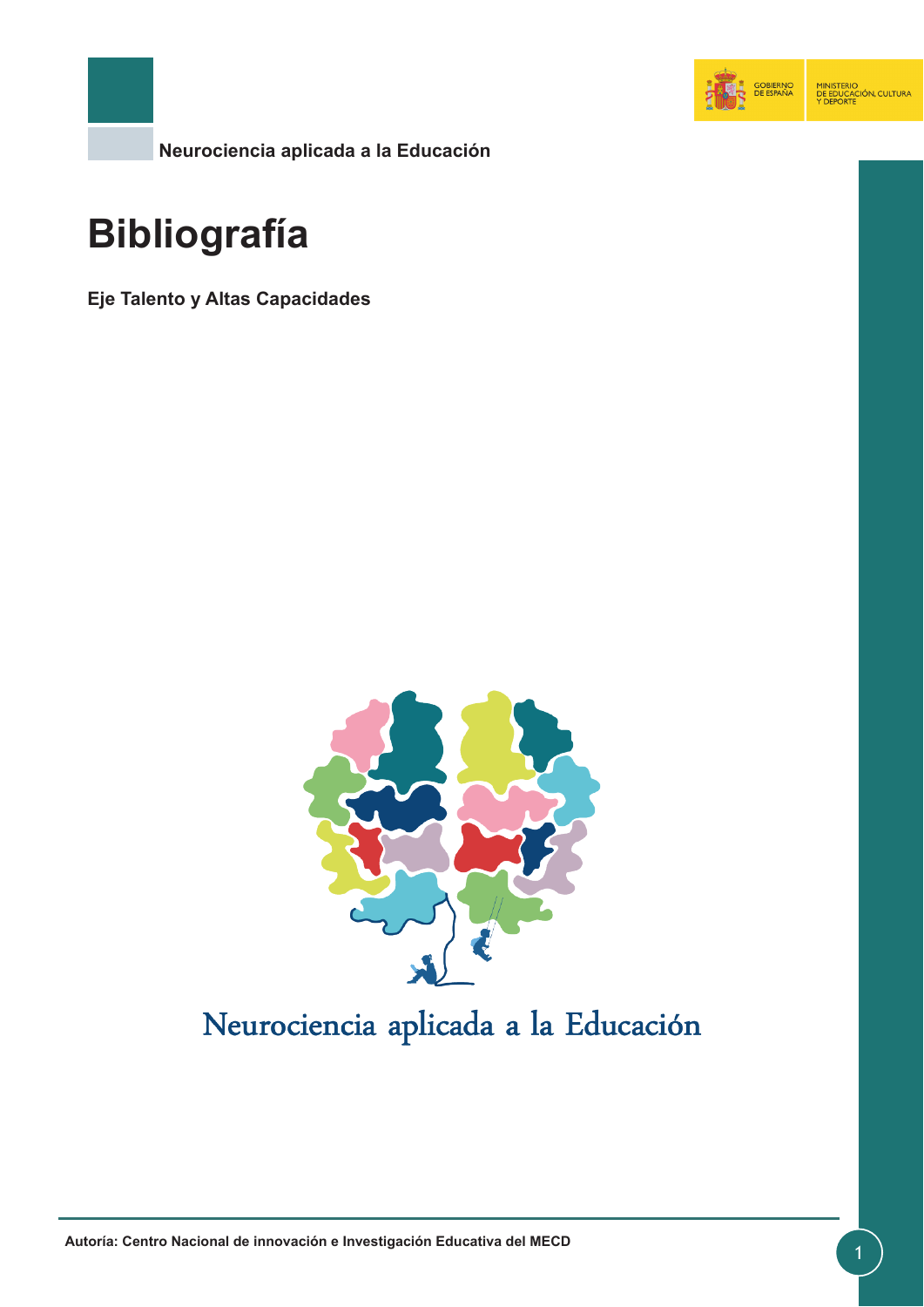

## **Bibliografía**

Acedera, A. y Sastre, S. (1998). *La superdotación*. Madrid: Síntesis.

- Anderson, P. (2002). Assessment and development of executive function during childhood. *Child Neuropsychology, 8* (2), 71-82.
- Ansermet y Magistretti (2006). *A cada cual su cerebro. Plasticidad neuronal e inconsciente*. Buenos Aires: Katz.
- Ardila, A. & Ostrosky-Solís, F. (2008). Desarrollo histórico de las funciones ejecutivas. *Revista Neuropsicología, Neuropsiquiatría y Neurociencias*, *8*(1), 1-21.
- Ardila, A. & Ostrosky, F. (2012). *Guía para el diagnóstico neuropsicológico*. Florida: American Board of Professional Neuropsychology.
- Ardila, A., Pineda, D. y Rosellini, M. (2000). Correlation between intelligence test scores and executive function measures. *Archives of Clinical Neuropsychology, 15* (1), 31-36.
- Arffa, S. (2007). The relationship of intelligence to executive function and nonexecutive function measures in a sample of average, above average, and gifted youth. *Archives of Clinical Neuropsychology*, *22*(8), 969-978.
- Arffa, S., Lovell, M., Podell, K. & Goldberg, E. (1998). Wisconson Card Sorting Test performance in above average and superior school children: Relationship to intelligence and age. *Archives of Clinical Neuropsychology*, *13*, 713–720.
- Ausubel, D. P. (2012). *The Acquisition and Retention of Knowledge*: A Cognitive View. Springer Netherlands.
- Baddeley A. (2000). The episodic buffer: a new component of working memory. *Trends Cogn. Sci., 4*, 417-23.
- Baddeley A. & Hitch G. (1974). Working memory. En G.A. Bower (Ed.): *The psychology of learning and cognition.* (*Vol*. *8*) (pp. 47-90) New York: Academic Press.
- Baddeley A. & Wilson B.B. (1988). Frontal amnesia and dysexecutive syndrome. *Brainand Cognition*, *7*, 212-30.

Baddeley, A. (1986). *Working memory*. Oxford: Oxford University Press.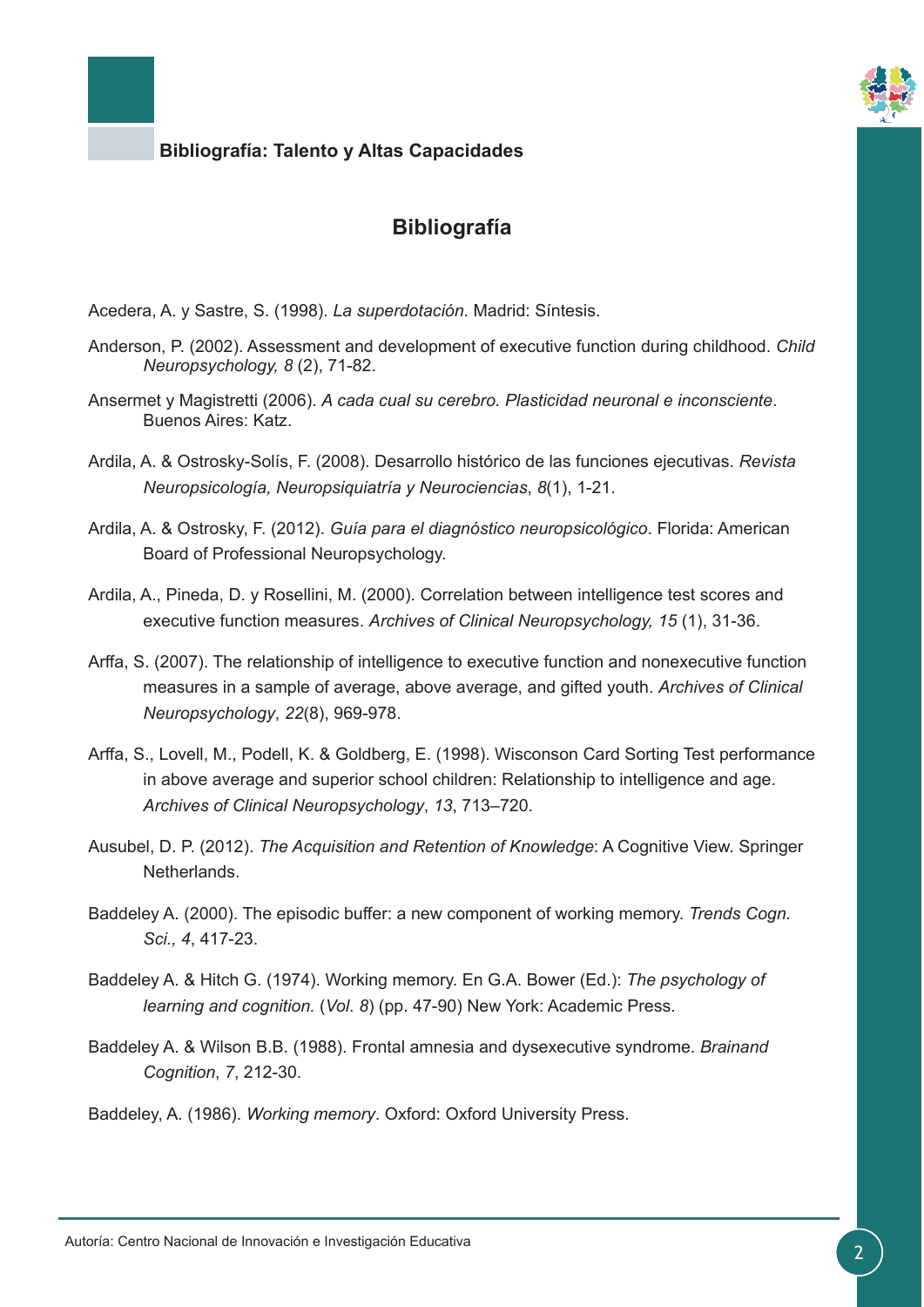

- Baddeley, A. (1993). Working memory or working attention? En A. Baddeley y L. Weiskrantz (Eds.): *Attention: selection, awareness and control. A tribute to D. Broadbent*. Oxford: Clarendon Press.
- Baddeley, A. D. (2000). The episodic buffer: A new component of working memory? *Trends in Cognitive Sciences*, *4*, 417–423.
- Baillargeon, R. (1986). Representing the existence and the location of hidden objects: Object permanence in 6- and 8-months-old infants. *Cognition, 23,* pp.21-41.
- Bard, P. (1928). A diencephalic mechanism for the expressión of rage with special reference to the sympathetic nervous system. *America Journal of Physiology*, *84*, 490-515.
- Bar-On, R. (1997). *Bar-On Emotional Quotient Inventory: Technical manual*. Toronto: Multi-Health Systems.
- Bear, M. F. (2003). Bidirectional synaptic plasticity: from theory to reality. *Phil. Trans. R. Soc. Lond. B, 358*, 649-655.
- Beaty, R. E., Silvia, P. J., Nusbaum, E. C., Jauk, E., & Benedek, M. (2014b). The roles of associative and executive processes in creative cognition. *Memory & Cognition, 42,* 1186-1197. doi[:10.3758/s13421-014-0428-8](https://www.ncbi.nlm.nih.gov/pubmed/24898118)
- Bechara, A., Damasio, H. & Damasio, A. R. (2000). Emotion, decision making and the orbitofrontal cortex. *Cerebral Cortex*, *10* (3), 295-307.
- Bechara, A., Damasio, H., Tranel, D. & Damasio, A. R. (2005). The Iowa Gambling Task and the somatic marker hypothesis: some questions and answers. *Trends Cognition Science*, *9* (4), 159-162.
- Bechara, D. Damasio, H., Damasio, A.R. & Lee, G.P. (1999). Different contributions of the human amygdale and ventromedial prefrontal cortex to decision-making. *Journal of Neuroscience*, *19*, 5473–5481.
- Belmonte Martínez, C. (2007). Emociones y cerebro. *Rev. R. Acad. Cienc. Exact. Fís. Nat. (Esp) Vol*. *101*, *Nº*. *1*, pp. 59-68.
- Berg, E. A. (1948). A simple objective technique for measuring flexibility in thinking. *The Journal of general psychology*, *39*(1), 15-22.
- Bower, G. H. & Cohen, P. R. (1982). Emotional influences on memory and thinking: Data and theory. En S. Fiske & M. Clark (Eds.) *Affect and cognition.* Hillsdale, NJ: Lawrence Erlbaum, pp. 291-331.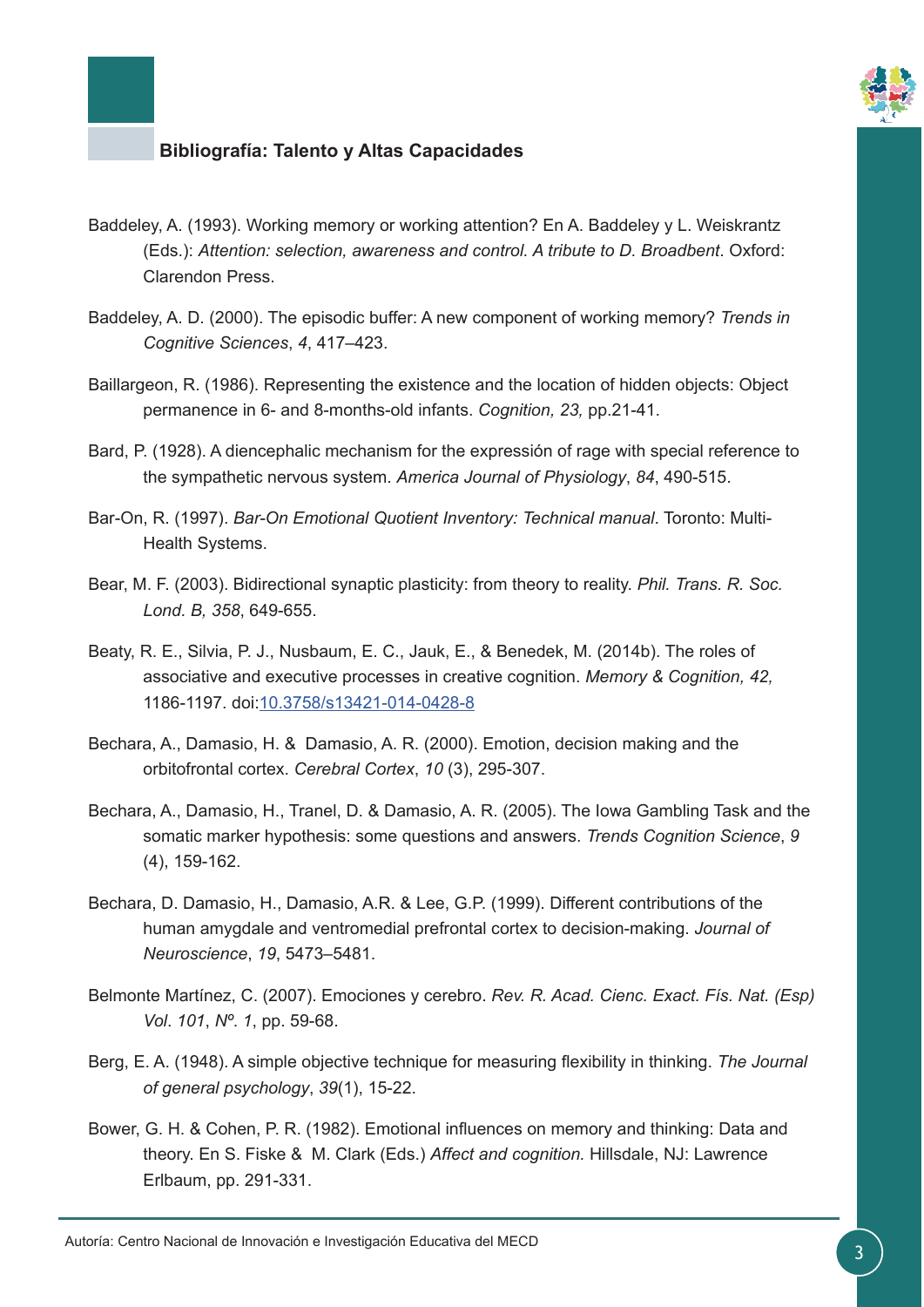

- Brydges, C. R., Fox, A. M., Reid, C. L. & Anderson, M. (2014). The differentiation of executive functions in middle and late childhood: A longitudinal latent-variable analysis. *Intelligence*, *47*, 34-43. doi: [10.1016/j.intell.2014.08.010](http://www.sciencedirect.com/science/article/pii/S0160289614001299?via%3Dihub)
- Bull, R., Espy, K. A. & Wiebe, S. A. (2008). Short-term memory, working memory, and executive functioning in preschoolers: Longitudinal predictors of mathematical achievement at age 7 years. *Developmental Neuropsychology*, *33*(3), 205-228.
- Burgess, P. W. & Simons, J. S. (2005). 18 Theories of frontal lobe executive function: clinical applications. En P.W. Halligan y D.T. Wade (Eds) *The effectiveness of rehabilitation for cognitive deficits* (pp. 211-31). New York: Oxford Univ. Press.
- Buselas-Herreras E, Santos-Cela JL. (2006). Disfunción ejecutiva: sintomatología que acompaña a la lesión y/o disfunción del lóbulo frontal. *Avances en Salud Mental Relacional*, *5*:1-15.
- Carlson, S. (2005). Developmentally sensitive measures of executive function in preschool children. *Developmental Neuropsychology*, *28*, 595-616.
- Carlson, S. y Moses, L. (2001). Individual differences in inhibitory control and children's theory of mind. *Child Development*, *72* (4), 1032-1053.
- Carlson, S., Mandell, D. y Willians, L. (2004). Executive function and theory of mind: Stability and prediction from ages 2 to 3. *Developmental Psychology*, *40* (6), 1105-122.
- Carr, M., & Borkowski, J. G. (1987). The importance of attributional retraining for the generalization of comprehension strategies. Comunicación presentada al *Annual meeting of the American Educational research Association*, Washington, DC.
- Carver, L. J. (2013). Cognitive Neuroscience of Emotion and Memory Development. En P. J. Bauer y R. Fivush (Eds.). *The Wiley Handbook on the Development of Children's Memory, Volume I/II.* Chichester, UK: John Wiley and Sons.
- Castelló, A & De Batlle, C. (1998). Aspectos teóricos e instrumentales en la identificación del alumnado superdotado y talentoso. Propuesta de un protocolo. *Faisca, 6*, 26- 66.
- Castelló, A. (1995). Estrategias de enriquecimiento del currículum para alumnos y alumnas superdotados. *Aula de Innovación Educativa*, *45*, 19-26.
- Chan, R., Shum, D., Toulopoulou, T. & Chen, E. (2008). Assessment of executive functions: Review of instruments and identification of critical issues. *Archives of Clinical Neuropsychology, 23*, 201-216.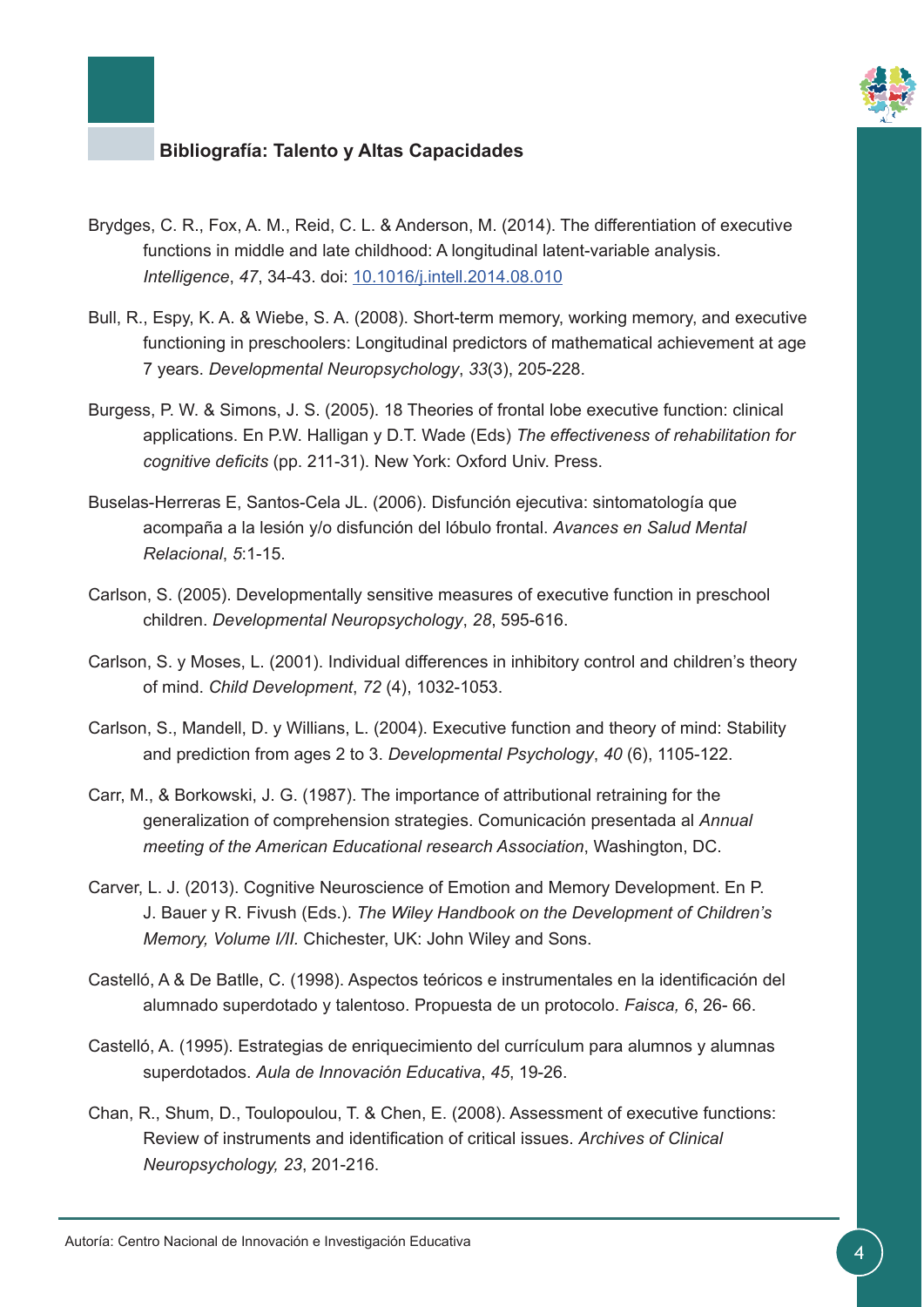

- Chávez, R. A., Graff-Guerrero, A., García-Reyna, J. C., Vaugier, V., Cruz Fuentes, C. (junio 2004). Neurobiología de la creatividad: resultados preliminares de un estudio de activación cerebral. *Salud Mental, 27*, 3, pp. 38-46.
- Chaytor N., Schmitter-Edgecombe, M., Burr, R. (2006). Improving the ecological validity of executive functioning assessment. *Archives of Clinical Neuropsychology, 21* (3), 217- 227. doi: [10.1016/j.acn.2005.12.002](https://academic.oup.com/acn/article-lookup/doi/10.1016/j.acn.2005.12.002)
- Chen, J., Yun Dai, D., & Zhou, Y. (2013). Enable, enhance, and transform: How technology use can improve gifted education. *Roeper Review, 35*(3), 166–176. doi[:10.1080/02783193.20](http://www.tandfonline.com/doi/abs/10.1080/02783193.2013.794892) [13.794892](http://www.tandfonline.com/doi/abs/10.1080/02783193.2013.794892)
- Clark, A. (1997). *Being there*: *Putting brain, body, and world together again.* Cambridge, MA: The MIT Press.
- Climent-Martínez, G., Luna-Lario, P., Bombín-González, I., Cifuentes-Rodríguez, A., Tirapu-Ustárroz, J. & Díaz-Orueta, U. (2014). Evaluación neuropsicológica de las funciones ejecutivas mediante realidad virtual. *Revista de Neurología*, *58*, 465-475.
- Cohen, N.J., Eichembaum, H. (1993). *Memory, amnesia and the hippocampla system*. Cambridge, Massachusets: Breadford Books.
- Corsi, P. M. (1972). Human memory and the medial temporal region of the brain. *Dissertation Abstracts International*: *34*(02), 819B.
- Cowan, N. (2010). The Magical Mystery Four: How is Working Memory Capacity Limited, and Why? *Curr Dir Psychol Sci.* 2010 Feb 1; *19*(1): 51–57.
- Cramond, B. (2004). Can we, should we, need we agree on a definition of giftedness? *Roeper Review*, *27*(1), 15-16.
- Cronbach, L. J., Gleser, G. C., Nanda, H., Rajaratnam. N. (1972). *The dependability of behavioral measurements: Theory of generalizability for scores and profiles*. New York; John Wiley and Sons.
- Dai, D. Y. & Renzulli, J. S. (2008). Snowflakes, living systems, and the mystery of giftedness. *Gifted child Quarterly, 52* (2), 114-130.
- Dai, D.Y. (2005). Reductionism versus emergentism: a framework for understanding conceptions of giftednees. *Roeper Review*, *27*, 144-51.
- Damasio A.R. (1994). *Descartes' error. Emotion, reason and the human brain*. New York, U.S.A: Avon Books.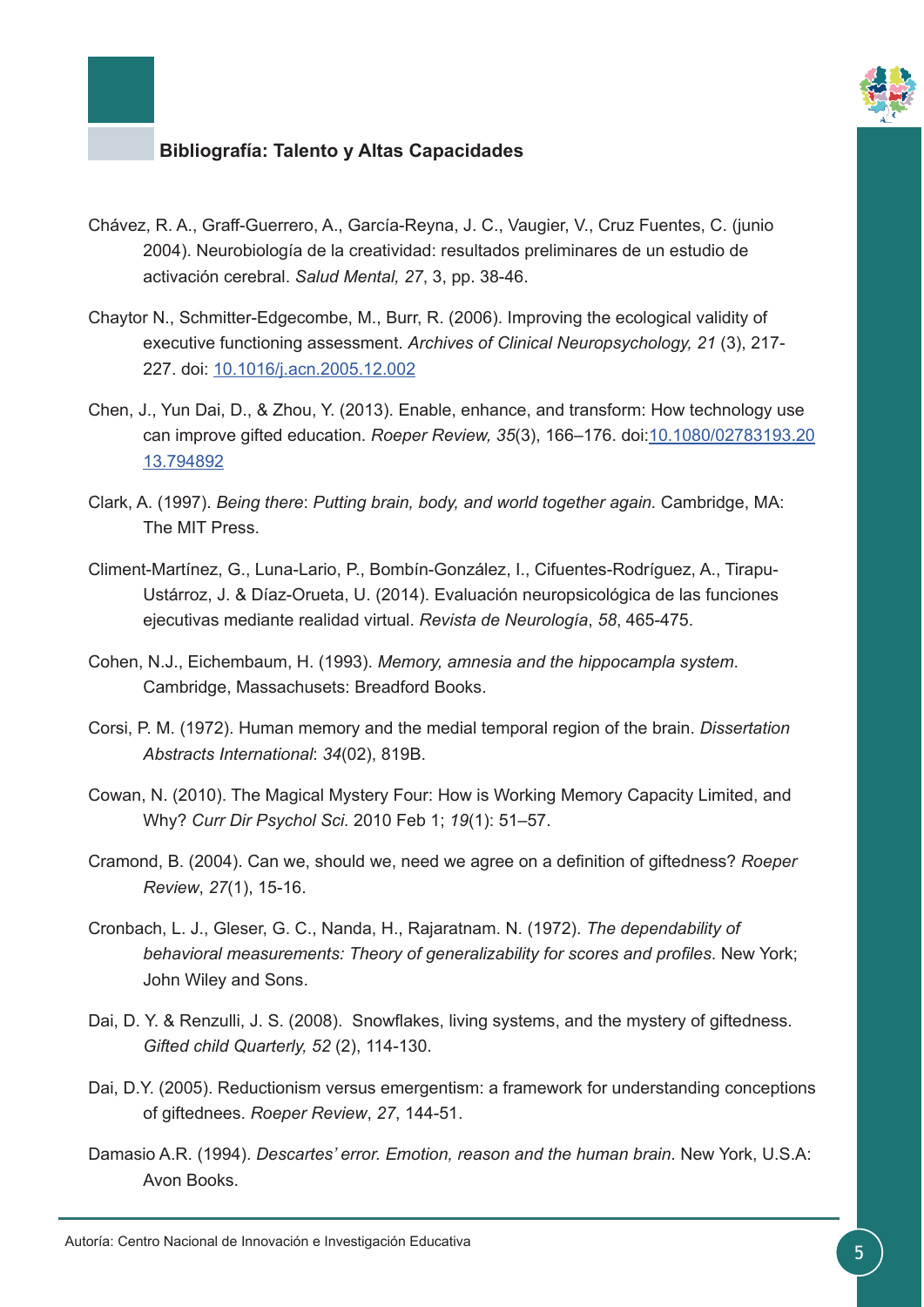

- Damasio, A. R. & Anderson, S. W. (1993). The frontal lobes. En K. M. Heilman y E. Valenstein (Eds.), *Clinical neuropsychology* (3rd ed.) (pp. 409–460). New York: Oxford University Press.
- Davidson, R. J., Putnam, K. M., Larson, C.L. (julio 2000). Dysfunction in the neural circuitry of emotion regulation: a possible prelude to violence. *Science*, *28*;289(5479):591-4.
- Davidson, Jackson & Kalin (noviembre 2000). Emotion, plasticity, context, and regulation: perspectives from affective neuroscience. *Psychol Bull, 126*(6):890-909.
- Davis, H. L. & Pratt, C. (1996). The development of children's theory of mind: The working memory explanation. *Australian Journal of Psychology*, *47*, 25-31.
- Derryberry, D., Tucker, D.M. (1992). Neural mechanisms of emotion. *Jounal of Consulting and Clinical Psychology, 60*, 329-338.
- Diamond, A. (2001). A model system for studying the role of dopamine in prefrontal cortex during early development in humans. En C. Nelson y M. Luciana (Eds.), *Handbook of developmental cognitive neuroscience* (pp. 433-472). Cambridge, EE.UU: MIT Press.
- Diamond, A. (2002). Normal development of prefrontal cortex from birth to young adulthood: cognitive functions, anatomy and biochemistry. En D.T. Stuss y R.T. Knight (Eds.), *Principles of frontal lobe functions* (pp. 466-503). London: Oxford University Press.
- Diamond A. (2006). The early development of executive functions. En E. Bialystok, F. Craik (Eds.), *Lifespan cognition: mechanisms of change*. (pp. 70-95). New York: Oxford University Press.
- Dietrich, A. (diciembre 2004). The cognitive neuroscience of creativity. *Psychon Bull Rev, 11(6):*1011-26.
- Drake, M. (2007). Introducción a la evaluación neuropsicológica. En D. Burin, M.Drakey & P. Harris. *Evaluación neuropsicológica en adultos* (pp. 27-62) Buenos Aires: Paidós.
- Duan, X., Dan, Z. & Shi, J. (2013). The speed of information processing of 9-to 13-yearold intellectually gifted children. *Psychological reports*, *112*(1), 20-32. doi:[10.2466/04.10.49.](http://journals.sagepub.com/doi/10.2466/04.10.49.PR0.112.1.20-32) [PR0.112.1.20-32](http://journals.sagepub.com/doi/10.2466/04.10.49.PR0.112.1.20-32)
- Duan, X., & Shi, J. (2011). Intelligence does not correlate with inhibitory ability at every age. *Procedia-Social and Behavioral Sciences*, *12*, 3-8.
- Dulewicz, V. & Higgs, M. (1998). Can emotional intelligence be measured and developed? *Leadership & Organization Development Journal, Vol. 20, nº 5,* pp. 242-252.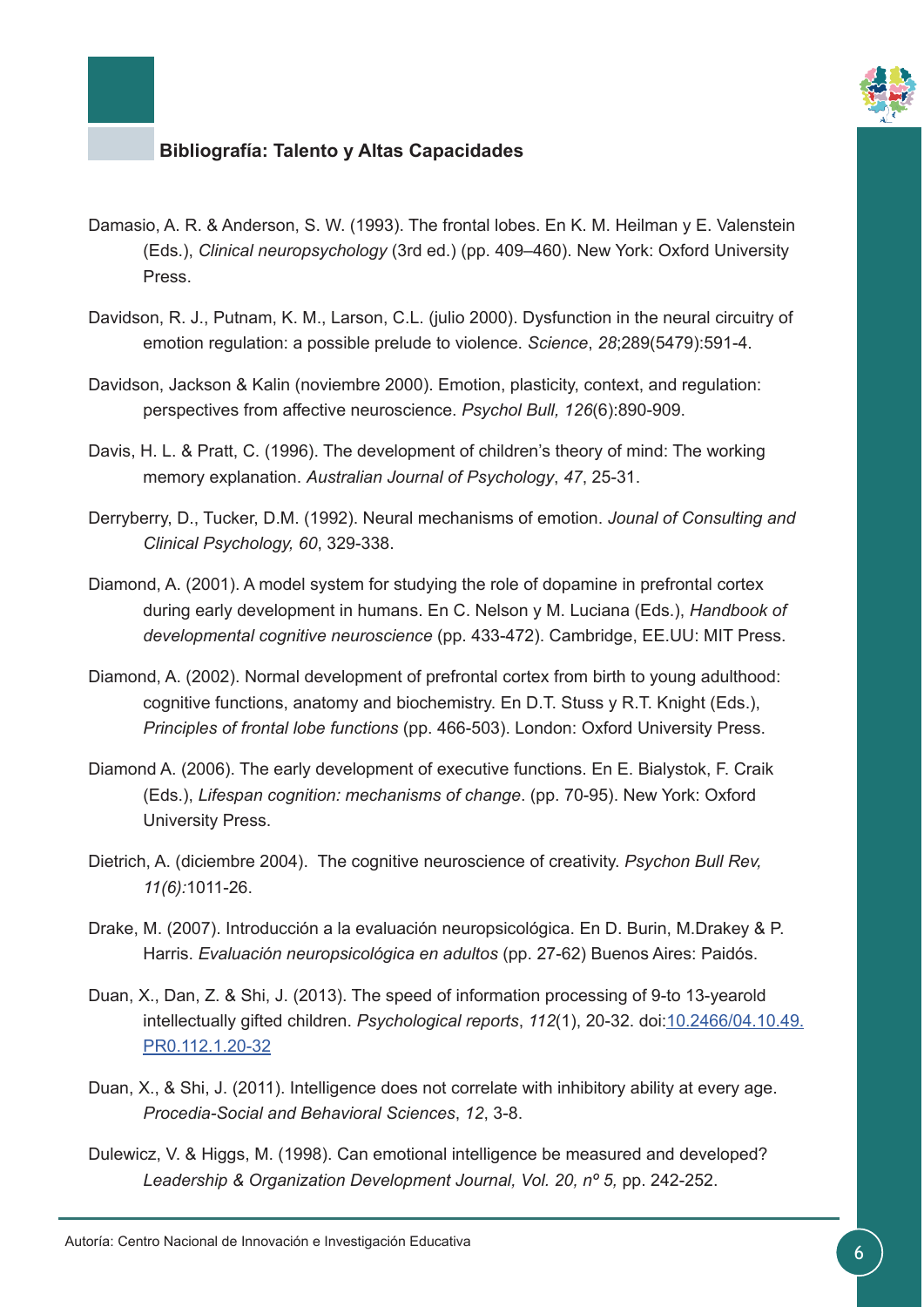

- Duncan J. (1995). Attention, intelligence, and the frontal lobes. En Ms. Gazzaniga (Ed.), *The cognitive neuroscience* (pp. 721-33). Cambridge: MIT Press.
- Elliott, R. (2003). Executive functions and their disorders. Imaging in clinical neuroscience. *British Medical Bulletin*, *65* (1):49-59. doi: [10.1093/bmb/65.1.49](https://academic.oup.com/bmb/article/65/1/49/375358/Executive-functions-and-their-disordersImaging-in)
- Etchepareborda, MC. (2000). Evaluación y clasificación del trastorno por déficit de atención con hiperactividad. *Rev Neurol Clin*; *1*: 171-80.
- Etchepareborda, MC. (2000). Flexibilidad cognitiva. Síntoma adicional del trastorno por déficit de atención con hiperactividad. *Rev Neurol.*; *31*: 225.
- Feldman, D.H. (2012). Cognitive development in childhood: A contemporary perspective. En R.M. Lerner, M.A. Easterbrooks, & J. Mistry (Eds.), *Handbook of psychology* (2nd ed.) (*Vol.6*) *Developmental psychology* (pp. 289-316). Hoboken, NJ: John Wiley & Sons.
- Finch, M. E. H., Neumeister, K. L. S., Burney, V. H., & Cook, A. L. (2014). The Relationship of Cognitive and Executive Functioning With Achievement in Gifted Kindergarten Children. Gifted Child Quarterly, 58, 167-182. doi: [10.1177/0016986214534889](http://journals.sagepub.com/doi/abs/10.1177/0016986214534889)
- Fisk, J. E. & Sharp, C. A. (2004). Age-related impairment in executive functioning: Updating, inhibition, shifting and access. Journal of Clinical and Experimental *Neuropsychology*, *26*, 874-890.
- Friedman, N.P., Miyake, A., Corley, R.P., Young, S.E., Defries, J.C., & Hewitt, J.K. (2006). Not all executive functions are related to intelligence*. Psychological Science*, *17*, 172-179.
- Fuster, J. M. (1989).*The prefrontal cortex* (2nd ed.). New York: Raven Press.
- Gagné, F (2009). Building gifts into talents: brief overview of the DMGT 2.0. *Gifted*, *152*, 5-9.
- Gagné, F. (1985). Giftedness and talent: Reexamining a reexamination of the definitions. *Gifted Child Quarterly*, *29*, 103-112.
- Gagné, F. (2003). Transforming gifts into talents: The DMGT as a developmental theory. En N. Colangelo & G. A. Davis (Eds.), *Handbook of gifted education*, (3rd ed.) (pp. 60–74). Boston: Allyn y Bacon.
- Gagné, F. (2005). From gifts to talents: The DMGT as a developmental model. En R. J. Sternberg & J. E. Davidson (Eds.), *Conceptions of giftedness* (2nd ed.) (pp. 98– 119). New York, NY: Cambridge University Press.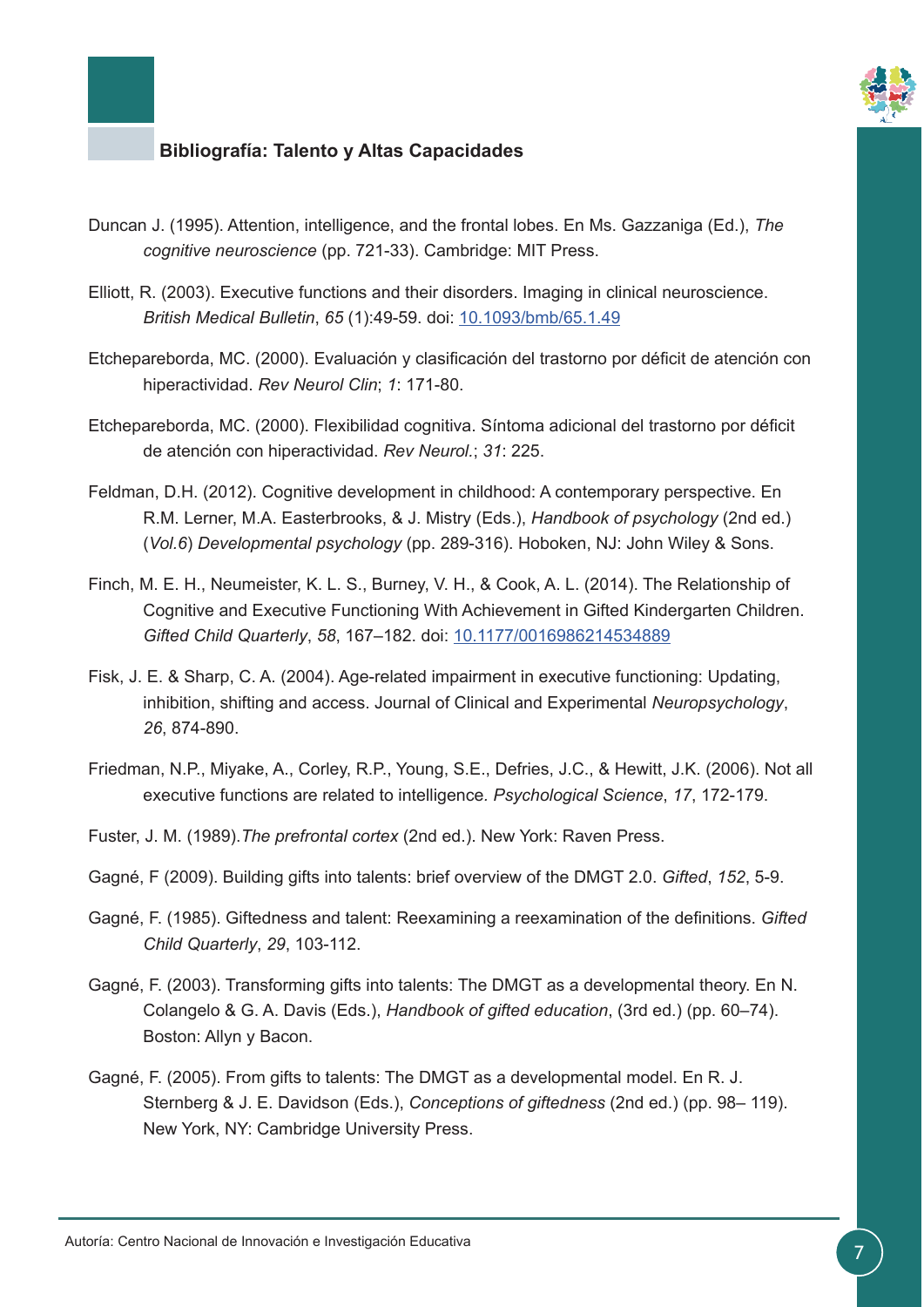

- Gagné, F. (2015). De los genes al talento: la perspectiva DMGT/CMTD. *Revista de educación*, *368*, 12-39.
- Galton, F. (1869). *Hereditary genius*. London: MacMillan.
- Gardner, H. (1983). *Frames of mind*. New York: Basic Books.
- Gardner, H. (2011). *Frames of mind: The theory of multiple intelligences*. New York: Basic Books.
- Gargurevich, R. (enero-diciembre 2008). La autorregulación de la emoción y el rendimiento académico en el aula: el rol del docente. *Revista digital de docencia universitaria, vol. 4,*  nº 1*.*
- Gerardi-Caulton, G. (2000). Sensitivity to spatial conflict and the development of self regulationin children 24-36 months of age. *Developmental Science*, *3* (4), 397- 404.
- Gerstadt, C. L., Hong, Y. J., & Diamond, A. (1994). The relationship between cognition and action: Performance of children, 3, 5-7 years old on a Stroop-like day-night test. *Cognition*, *53* (2), 129-153.
- Gordon, A. C. & Olson, D. R. (1998). The relation between acquisition of a theory of mind and the capacity to hold in mind. *Journal of Experimental Child Psychology*, *68* (1), 70-83.
- Grafman, J. y Litvan, I. (1999). Importance of deficits in executive functions. *The Lancet, 354*, 1921-1923.
- Grant, E. R., & Spivey, M. J. (2003). Eye movements and problem solving. *Psychological Science*-Cambridge, *14*:5, 462–466.
- Guilford, J.P. (1967). *The Nature of Human Intelligence*. New York: McGraw Hill.
- Gumora, G. & Arsenio, W. (2002). Emotionality, Emotion Regulation, and School Performance in Middle School Children. *Journal of School Psychology*, *40*, 395-413.
- Hackman, D. A. & Farah, M. J. (2009). Socioeconomic status and the developing brain. *Trends in Cognitive Sciences*, *13*, 65-73.
- Harlow, J. M. (1868). Recovery from the passage of an iron bar through the head. *Publications of the Massachussets Medical Society, 2*, 327- 247.
- Heilman, K. M., Nadeau, S. E., Beversdorf, D. O. (octubre 2003). Creative innovation: possible brain mechanisms. *Neurocase, 9* (5):369-79.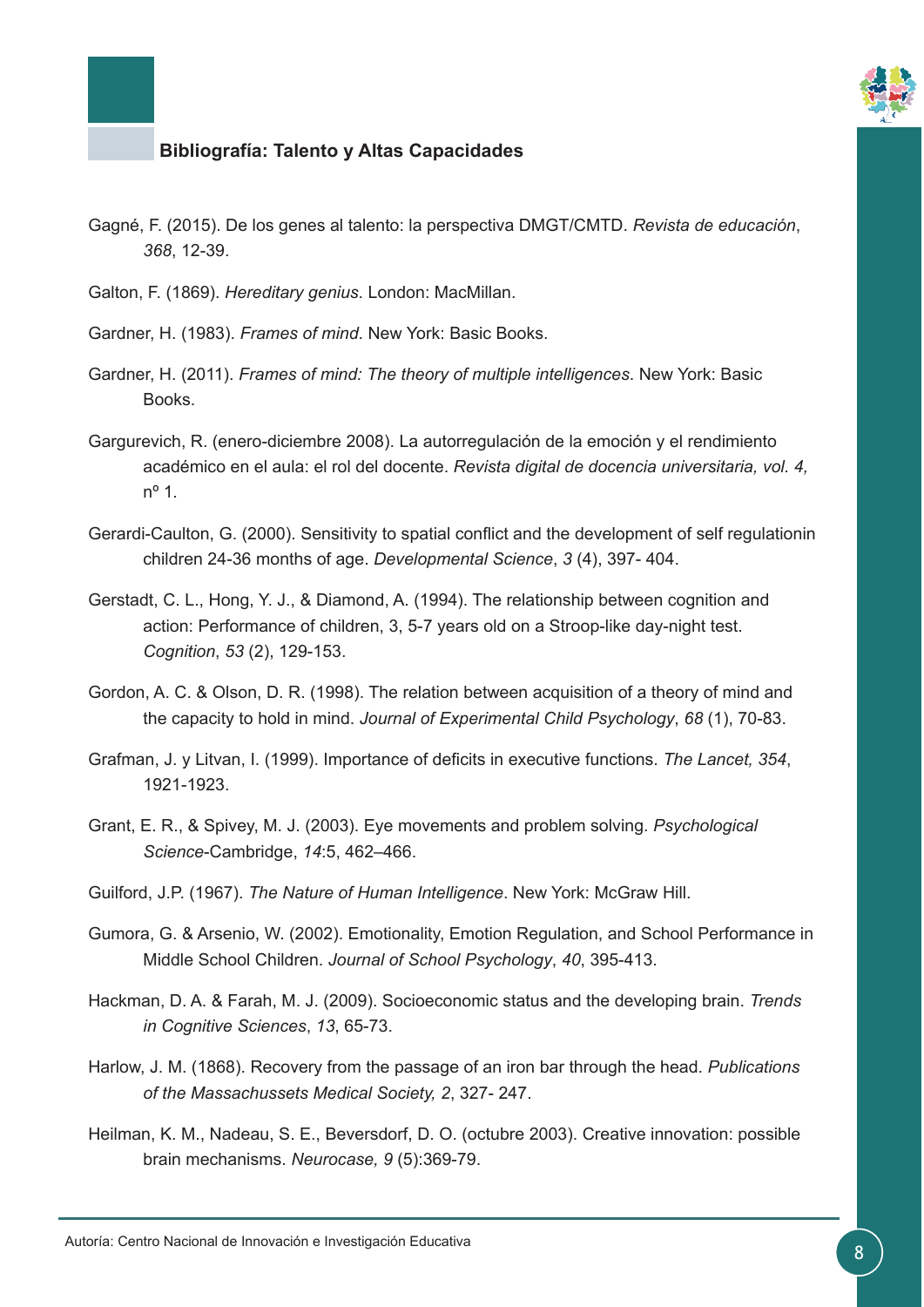

- Hernández-Muela, S., Mulas, F. & Mattos, L. (2004). Plasticidad neuronal funcional. *Rev. Neurol.; 38* (Supl 1): S58-S68.
- Hernández-Torrance D. y Gutiérrez-Sanchez, M. (2014). El estudio de la alta capacidad intelectual en España: Análisis de la situación actual. *Psicodidáctica*. 2014-364-261. doi: [10.4438/1988-592X-RE-2014-364-261](https://www.mecd.gob.es/revista-de-educacion/numeros-revista-educacion/numeros-anteriores/2014/364/re364_10.html)
- Higgins, S. E., Mercier, E. M., Burd, E. & Hatch, A. (2011). Multi-touch tables and the relationship with collaborative classroom pedagogies: a synthetic review. *International Journal of Computer-Supported Collaborative Learning, 6* (4). 515-538. doi[:10.1007/](https://link.springer.com/article/10.1007%2Fs11412-011-9131-y) [s11412-011-9131-y](https://link.springer.com/article/10.1007%2Fs11412-011-9131-y)
- Higgs, M. y Rowland, D. (2002). Does it need emotional intelligence to lead change? *Journal of General Management, nº 27*, pp. 62-76.
- Hopkins, M. M. & Bilimoria, D. (2008). Social and emotional competencies predicting success for male and female executives. Journal of Management Development, Vol. 27, nº 1, pp. 13-35.
- Howard, S. J., Johnson, J. & Pascual-Leone, J. (2013). Measurement of mental attention: Assessing a cognitive component underlying performance on standardized intelligence tests. *Psychological Test and Assessment Modeling*, *55* (3), 250-273.
- Hughes, C. (1998). Finding your marbles: Does preschooler' strategic behavior predict later understanding of mind? *Developmental Psychology*, *34* (6), 1326-1339.
- Im-Bolter, N. y Pascual-Leone, J. (2003). Development of mental attention in gifted and mainstream children: The role of mental capacity, inhibition, and impairments. En M.M. Sholberg, C.A. Mateer (Eds.), *Introduction to cognitive rehabilitation* (pp. 232-263). New York: Guilford Press.
- Jensen, Eric. (2003). *Cerebro y aprendizaje: Competencias e implicaciones educativas*. Madrid: Narcea.
- Jin, S.H., Kwon, Y. J., Jeong, J. S., Kwon, S. W., Shin, D. H. (2006). Differences in brain information transmission between gifted and normal children during scientific hypothesis generation. *Brain and Cognition*, *62*, 191-7.
- Jin, S-H., Kim, S.Y., Park, K. H. & Lee, K-J. (2007). Differences in EEG between gifted and average students: neural complexity and functional cluster analysis. *International Journal of Neuroscience, 117*; 1167-1184. doi[:10.1080/00207450600934655](http://www.tandfonline.com/doi/full/10.1080/00207450600934655)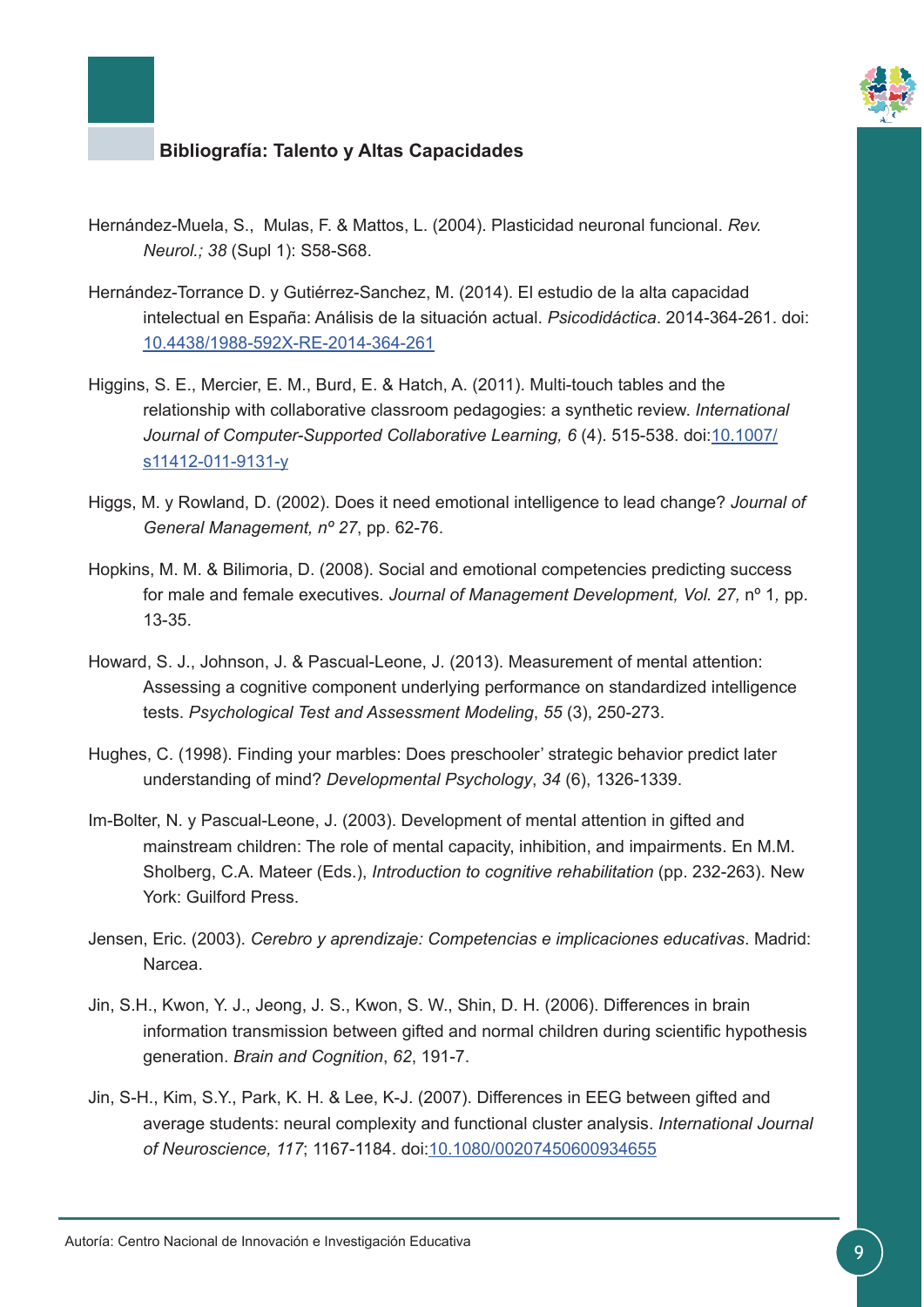

- Johnson, J., Im-Bolter, N. & Pascual-Leone, J. (2003). Development of Mental Attention in Gifted and Mainstream Children: The Role of Mental Capacity, Inhibition, and Speed of Processing. *Child Development 74* (6), 1594-1614. doi[:10.1046/j.1467-](http://onlinelibrary.wiley.com/doi/10.1046/j.1467-8624.2003.00626.x/full) [8624.2003.00626.x](http://onlinelibrary.wiley.com/doi/10.1046/j.1467-8624.2003.00626.x/full)
- Johnstone, B., Holland, D. & Larimore, C. (2000). Language and academic abilities. En G. Groth-Marnat (Ed), *Neuropsychological assessment in clinical practice: A guide to test interpretation and integration* (pp. 335-354). New York: John Wiley y Sons, Inc.
- Junqué, C. (1995). El lóbulo frontal y sus disfunciones. En C. Junqué, y J. Barroso (Eds.), *Neuropsicología* (pp. 349-399). Madrid: Síntesis.
- Kalbfleisch, M. L. (2008). Getting to the heart of the brain: Using cognitive neuroscience to explore the nature of human ability and performance. *Roeper Review, 30* (3), 162-170.
- Karwowski, M., Lebuda, Wisniewska y Gralewski. (2013). Big Five Personality Traits as the Predictors of Creative Self‐Efficacy and Creative Personal Identity: Does Gender Matter? *The Journal of Creative Behavior 47* (3), pp. 215-232.
- Kerr, A. & Zelazo, P. D. (2004). Development of "Hot" executive function: The children's gambling task. *Brain and Cognition*, *55* (1), 148-157.
- Kessels, R. P. C., van Zandvoort, M. J. E., Postma, A., Kappelle, L. J., & de Haan, E. H. F. (2000). The Corsi Block-Tapping Task: Standardization and Normative Data. *Applied Neuropsychology*, *7* (4), 252-258.
- Kinsbourne, M. & Bernaldo de Quirós, G. (1994). Bases neurológicas de los trastornos de atención, emoción y conducta. En N. Fejerman, H. A. Arroyo, M. E. Massaro, V. L. Ruggieri (Eds). *Autismo infantil y otros trastornos del desarrollo*. Buenos Aires: Paidos.
- Knapp, K., Morton, B. (2013). Brain development and executive functioning. *Encyclopeda on early childhood development*. Quebec: Centre of excellence for early childhood development.
- Kochanska G., Aksan N. (2006). Children's conscience and self-regulation. *Jurnal of Personality 74* (6), 1587-1618.
- Kochanska G., Tjebkes T. L., Forman D .R. (1998). Children's emerging regulation of conduct: restraint, compliance, and internalization from infancy to the second year. *Child Development*, *69*, 1378-89.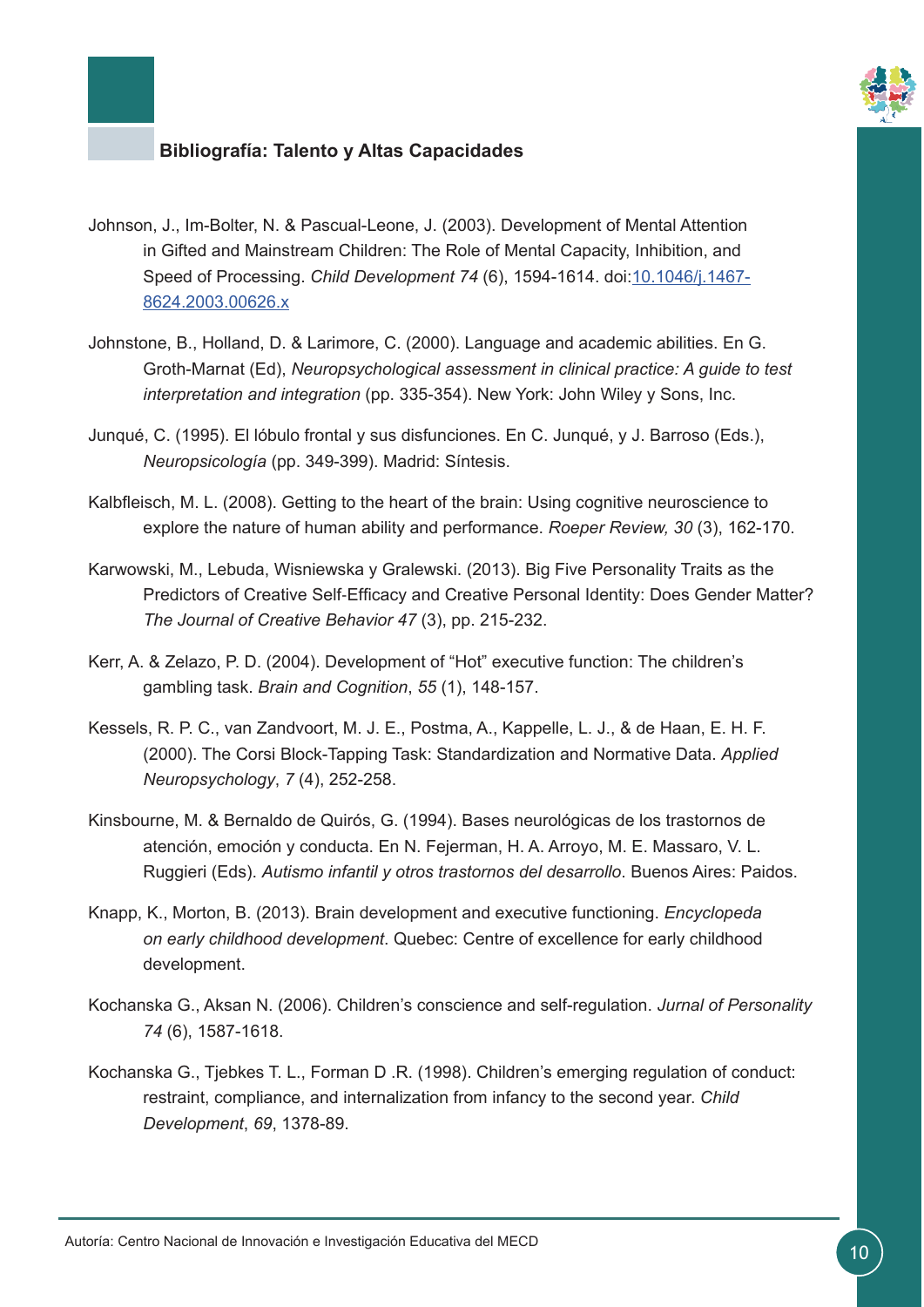

- Kochanska, G., Murray, K & Harlan, E. (2000). Effortful control in early childhood: Continuity and change, antecedents, and implications for social development. *Developmental Psychology*, *36* (2), 220-232.
- Kochanska, G., Murray, K., Jacques, T., Koenig, A. & Vandeceest, K. (1996). Inhibitory control in young children and its role in emerging internalization. *Child Development, 67* (2), 490- 507.
- Korkman, M., Kemp, S. L. & Kirk, U. (2001). Effects of age on neurocognitive measures of children ages 5 to 12: A cross-sectional study on 800 children from the United States. *Developmental neuropsychology*, *20* (1), 331-354.
- LaBar, K. S., LeDoux, J. E. (2002). Emotional learning circuits in animals and humans. En: *Handbook of Affective Sciences* (Davidson RJ, Scherer K, Goldsmith HH, (eds), pp. 52- 65. New York: Oxford University Press.
- LeDoux, J. E. (1987). Emotion. En F. Plum (Ed). *Handbook of Physiology. 1: The Nervous System. Vol V, Higher Functions of the Brain.* Bethesda: American Physiological Society; pp. 419-460.
- Levav, M. (2005). Neuropsicología de la emoción. Particularidades en la infancia. *Revista Argentina de Neuropsicología*, *5*, 15-24.
- Lezak, M. D. (1983). *Neuropsychological assessment* (2a. ed.). New York: Oxford. University Press.
- Luciana, M. & Nelson, C. A. (2002). Assessment of neuropsychological function through use of the Cambridge Neuropsychological Testing Automated Battery: performance in 4-to 12-year-old children. *Developmental neuropsychology*, *22* (3), 595- 624.
- Luria, A. R (1966). *Higher cortical functions in man*. New York: Basic Books (original publicado en 1962).
- Luria, A. R. (1974). *Fundamentos de neuropsicología*. Barcelona: Fontanela.
- Luria, A. R. (1980). *Higher cortical functions in man* (2a. ed.). New York: Basis.
- Luria A. R. (1988). *El cerebro en acción*. (5ª ed.). Barcelona: Martínez Roca.
- Mahone, E. M., Hagelthorn, K. M., Cutting, L. E., Schuerholz, L. J., Pelletier, S. F., Rawlins, C., Denckla, M. B. (2002). Effects of IQ on executive function measures in children with ADHD. *Child Neuropsychology*, *8* (1), 52-65. doi: [10.1076/chin.8.1.52.8719](http://www.tandfonline.com/doi/abs/10.1076/chin.8.1.52.8719)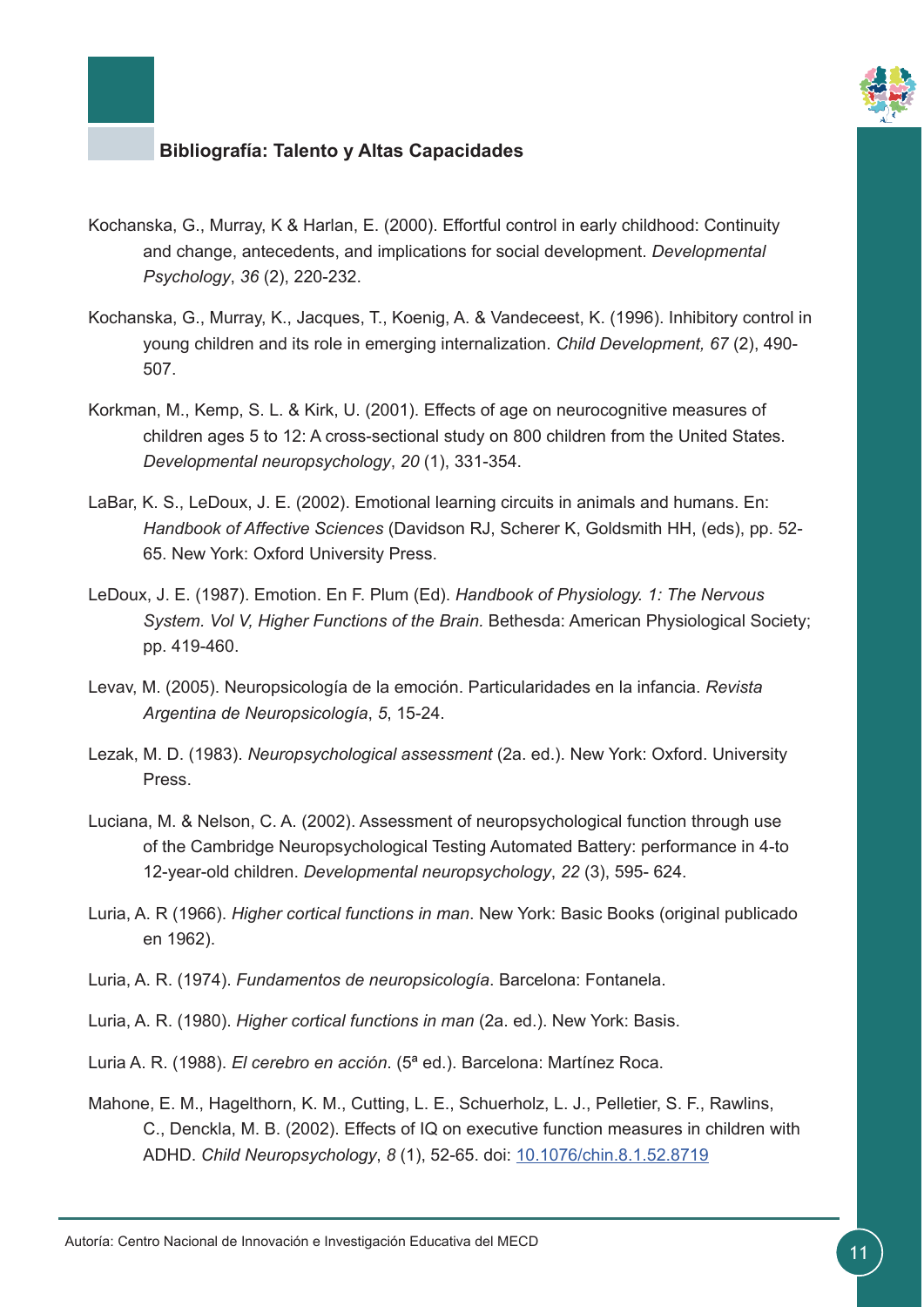

- Marino, J. (2010). Actualización en test neuropsicológicos de funciones ejecutivas. *Revista Argentina de Ciencias del Comportamiento*, *2* (1), 34-45.
- Marland, S. (1972). Education of the Gifted and Talented. *Report to the Congress of the United States by U.S. Commissioner of Education*. Washington D.C.: U.S. Government Printing **Office**
- McCabe, D., Roediger, H., MackDaniel, M., & Balota, A., Hambrick, D. (2010). The relationship between working memory capacity and executive functioning: Evidence for a common executive attention construct. *Neuropsychology*, *24* (2), 222-243.

Martín Lobo, Pilar (2006). *El salto al aprendizaje.* Madrid: Palabra.

- McDonald, K. B. (2008). Effortful Control, Explicit Processing, and the Regulation of Human Evolved Predispositions. *Psychological Review*, *114* (4), 1012-1031. doi: [10.1037/](http://psycnet.apa.org/?&fa=main.doiLanding&doi=10.1037/a0013327) [a0013327](http://psycnet.apa.org/?&fa=main.doiLanding&doi=10.1037/a0013327)
- Mesulam, M. M. (2000). Behavioral neuroanatomy: large-scale networks, association cortex, frontal syndromes, the limbic system, and hemispheric specializations. En M. Mesulam (Ed.), *Principles of behavioral and cognitive neurology*. (2ª ed.) (pp. 1-120). New York: Oxford University Press.
- Metcalfe, J. & Mischel, W. (1999). A Hot/Cool-System of Delay of Gratification: Dynamics of Willpower. *Psychological Review*, *106* (1), 3-19.
- Miller, E. K. & Cohen, J. D. (2001). An integrative theory of prefrontal cortex function. *Annual review of neuroscience*, *24* (1), 167-202.
- Miyake, A., Friedman, N., Emerson, M., Witzki, A., Howerter, A. & Wager, T. (2000). The Unity and Diversity of Executive Function and Their Contributions to Complex "Frontal Lobe" Tasks: A Latent Variable Analysis. *Cognitive Psychology*, *41*, 49-100.
- Mönks, F .J., Van Boxtel, H. W., Roelofs, J. J. & Sanders, M. (1986). The identification of gifted children in secondary education and a description of their situation in Holland. En K. A. Heller y J. F. Feldhusen (Eds.), *Identifying and nurturing the gifted. An international perspective.* Toronto: Hans Huber, pp. 39-66.
- Mönks, F. J. (1988). *De rol van de sociale omgeving in de ontwikkeling van het hoogbegaafde kind*. Amersfoort/Leuven: ACCO.
- Mönks, F. J. (1992). Development of gifted children: The issue of identification and programming. En F. J. Mönks y W. A. Peters (Eds.), *Gifted and talented children: Talent*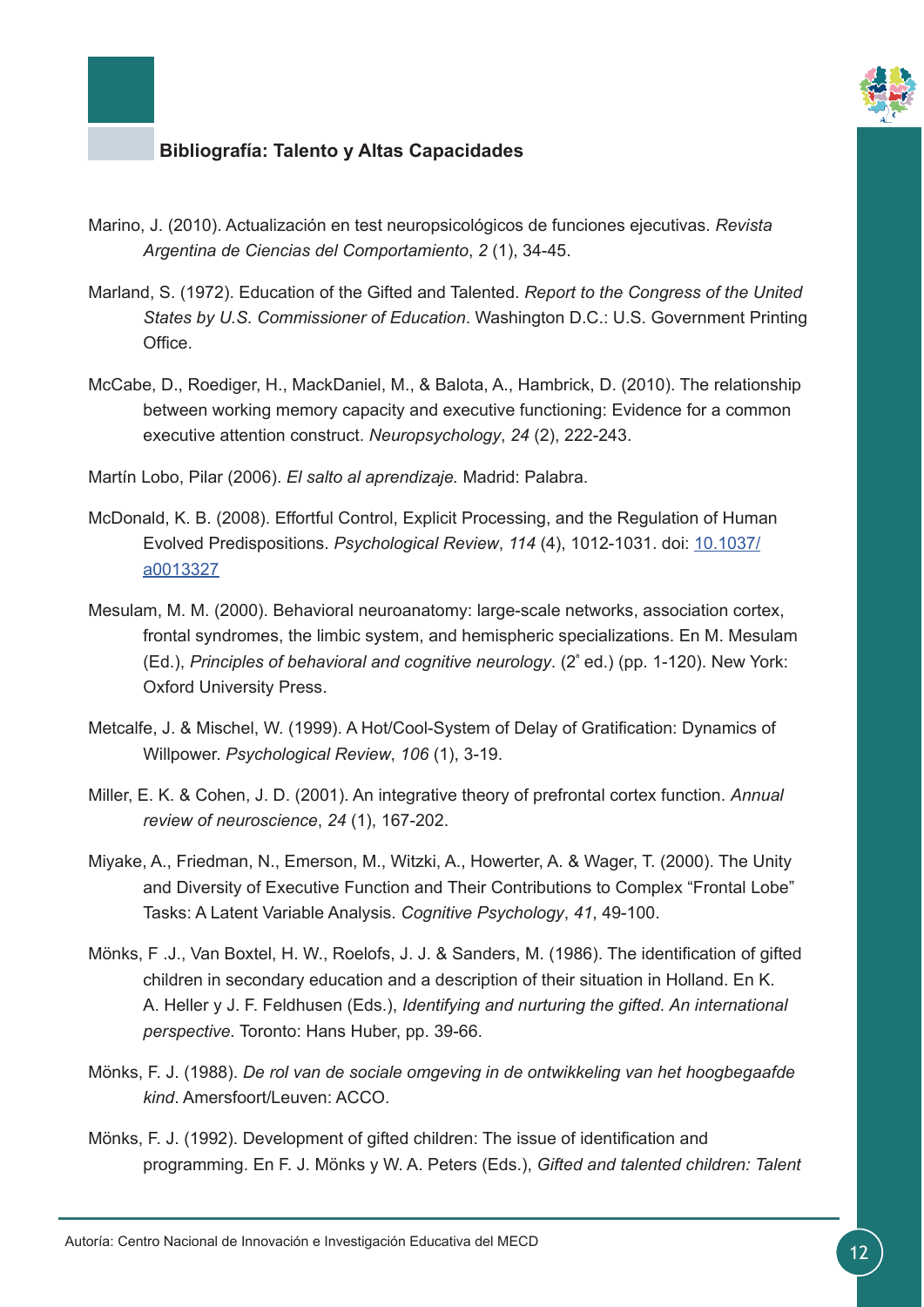

*for the future* (pp. 191-202). Assen/Maastricht, Netherlands: Van Gorcum.

- Mönks, F. J. (1994): Desarrollo socio-emocional de los niños superdotados. En Y. Benito. *Intervención e investigación psicoeducativa en alumnos superdotados*. Salamanca: Amarú. pp. 139-152.
- Montoya-Arenas, D. A., Trujillo-Orrego, N. & Pineda-Salazar, D. (2010). Capacidad Intelectual y Función Ejecutiva en Niños Intelectualmente Talentosos y en Niños con Inteligencia Promedio*. Universitas Psychologica*, *9* (3), 737-748.
- Mueller, S. T. & Piper, B. J. (2014). The psychology experiment building language (pebl) and pebl test battery*. Journal of neuroscience methods*, *222*, 250-259.
- Navarro, J. L., Ramiro, P., López. J., Aguilar, M., Acosta, M. & Montero, J. (2006). Mental attention in gifted and nongifted children. *European Journal of Psychology of Education*. *4*, 401-411.
- Navas-Sánchez, F. J., Alemán-Gómez, I., Sánchez-González, J., Guzmán-de-Villoria, J., Franco, C., Robles, O., Arango, C. & Desco, M. (2014). White matter microestructure correlates of mathematical giftedness and intelligence quotient. *Hum Brain Mapp, 35*:2619–2631. DOI: [10.1002/hbm.22355](http://onlinelibrary.wiley.com/doi/10.1002/hbm.22355/full)
- Nikolaou, I. & Tsaousis, I. (2002). Emotional intelligence and occupational stress. *The International Journal of Organizational Analysis, Vol. 10* nº 4, 2002, pp. 327-342.
- Noonan, J. & Gardner, H. (2014). Creative artists and creative scientists: Where does the buck stop? En S. Moran, D. Cropley y J. C. Kaufman (Eds.), *The ethics of creativity (*pp. 92- 116). New York: Palgrave MacMillan.
- Norman, D. A. & Shallice, T. (1986). Attention to action: willed and automatic control of behaviour. En R. Davidson, R. Schwartz y D. Shapiro (Eds.), *Consciousness and Self-Regulation* (pp. 1-18). New York: Plenum Press Springer.
- Obonsawin, M. C., Crawford J .R., Page J, Chalmers P., Cochrane, R., Low, G. (2002). Performance on tests of frontal lobe function reflect general intellectual ability. *Neuropsychologia 40*, 970-7.
- O'Keefe, J. & Nadel, L. (1978). *The Hippocampus as a Cognitive Map*. Londres: Oxford University Press.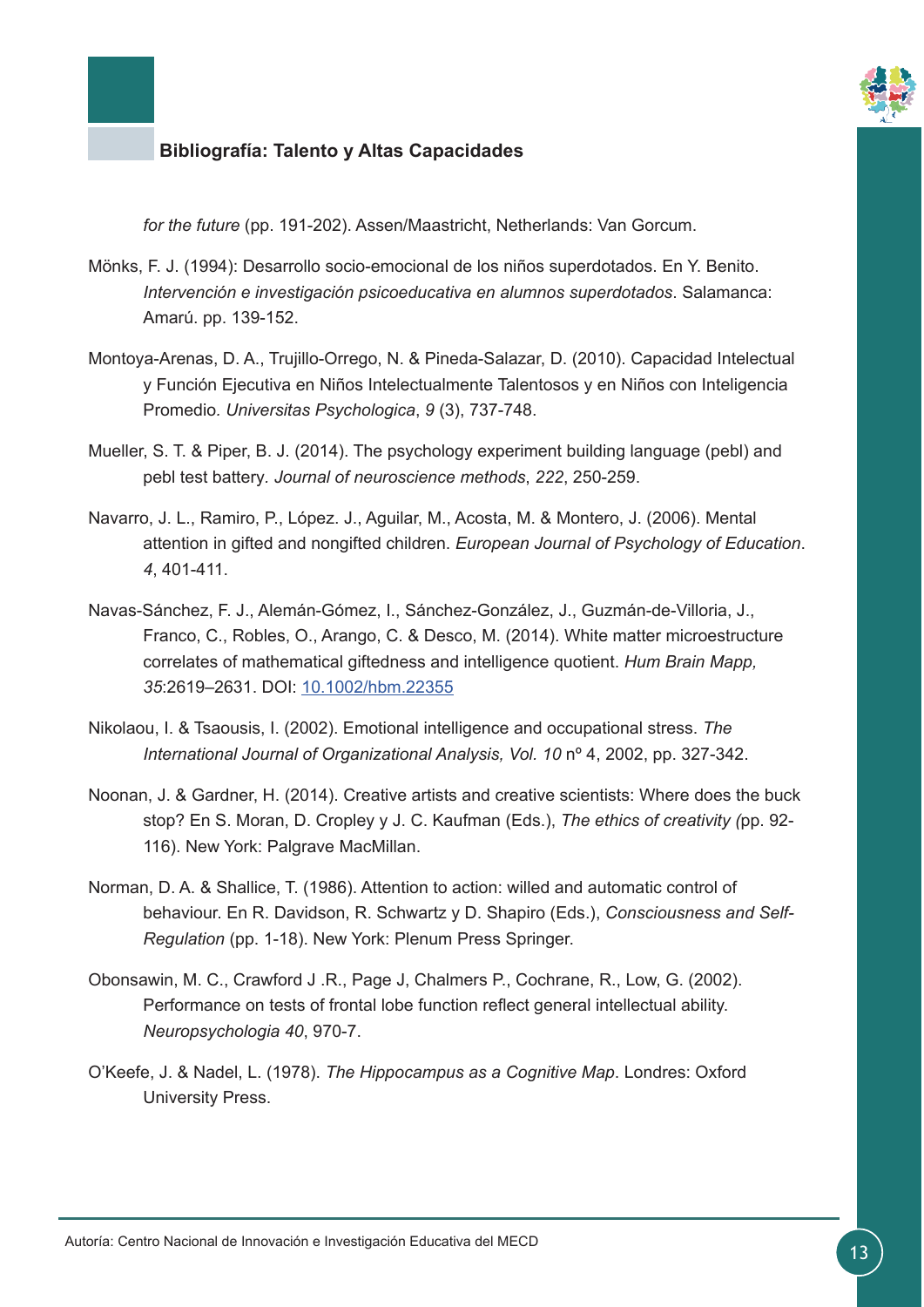

- Passler, M. A., Isaac, W. y Hynd, G. W. (1985). Neuropsychological development of behaviour attributed to frontal lobe functioning in children. *Developmental Neuropsychology*, *1*, 349- 70.
- Paz-Baruch, N., Leikin, M., Aharon-Peretz, J., y Leikin, R. (2014). Speed of information processing in generally gifted and excelling-in-mathematics adolescents. *High Ability Studies*, *25* (2), 143-167. doi: [10.1080/13598139.2014.971102](http://www.tandfonline.com/doi/abs/10.1080/13598139.2014.971102)
- Phillips, L. H. (1999). The role of memory in the Tower of London task. *Memory*, *7* (2), 209-231.
- Pineda, D. (2000). La función ejecutiva y sus trastornos. *Revista de Neurología*, *30* (8), 764- 768.
- Piper, B. J., Li, V., Eiwaz, M. A., Kobel, Y. V., Benice, T. S., Chu, A., Mueller, S. T. (2012). Executive function on the psychology experiment building language tests. *Behavior research methods*, *44* (1), 110-123. doi: [10.3758/s13428-011- 0096-6](https://link.springer.com/article/10.3758%2Fs13428-011-0096-6)
- Polderman, T. J., de Geus, E. J., Hoekstra, R. A., Bartels, M., van Leeuwen, M., Verhulst, F. C., Boomsma, D. I. (2009). Attention problems, inhibitory control, and intelligence index overlapping genetic factors: a study in 9-, 12-, and 18- year-old twins*. Neuropsychology*, 23 (3), 381. doi: [10.1037/a0014915](http://psycnet.apa.org/?&fa=main.doiLanding&doi=10.1037/a0014915)
- Portellano, J. A. & García Alba, J. (2014). *Neuropsicología de la atención, las funciones ejecutivas y la memoria*. Editorial Síntesis.
- Portellano Pérez, J. A. (2016). Estimulación neurocognitiva en el aula: propuesta de intervención. *Polibea, 119,* pp.12-18.
- Portellano Pérez, J. A. (2016). *Neuropsicología infantil*. Madrid: Síntesis.
- Prati, L., Douglas, C., Ferris, G., Ammeter, A. & Buckley, M. (2003). Emotional intelligence, leadership effectiveness and team outcomes. *The International Journal of Organizational Analysis, Vol. 11*, nº 1, pp. 21-40.
- Prencipe, A. & Zelazo, P. D. (2005). Development of affective decision-making for self and other: Evidence for the integration of first-and third-person perspective. *Psychological Science*, *16*, 501-505. doi: [10.1111/j.0956-7976.2005.01564.x](http://journals.sagepub.com/doi/abs/10.1111/j.0956-7976.2005.01564.x)
- Prencipe, A., Kesek, A., Cohen, J., Lamm, C., Lewis, M. D. & Zelazo, P. D. (2011). Development of hot and cool executive function during the transition to adolescence. *Journal of experimental child psychology*, *108* (3), 621-637. doi[:10.1016/j.jecp.2010.09.008](http://www.sciencedirect.com/science/article/pii/S0022096510001827?via%3Dihub)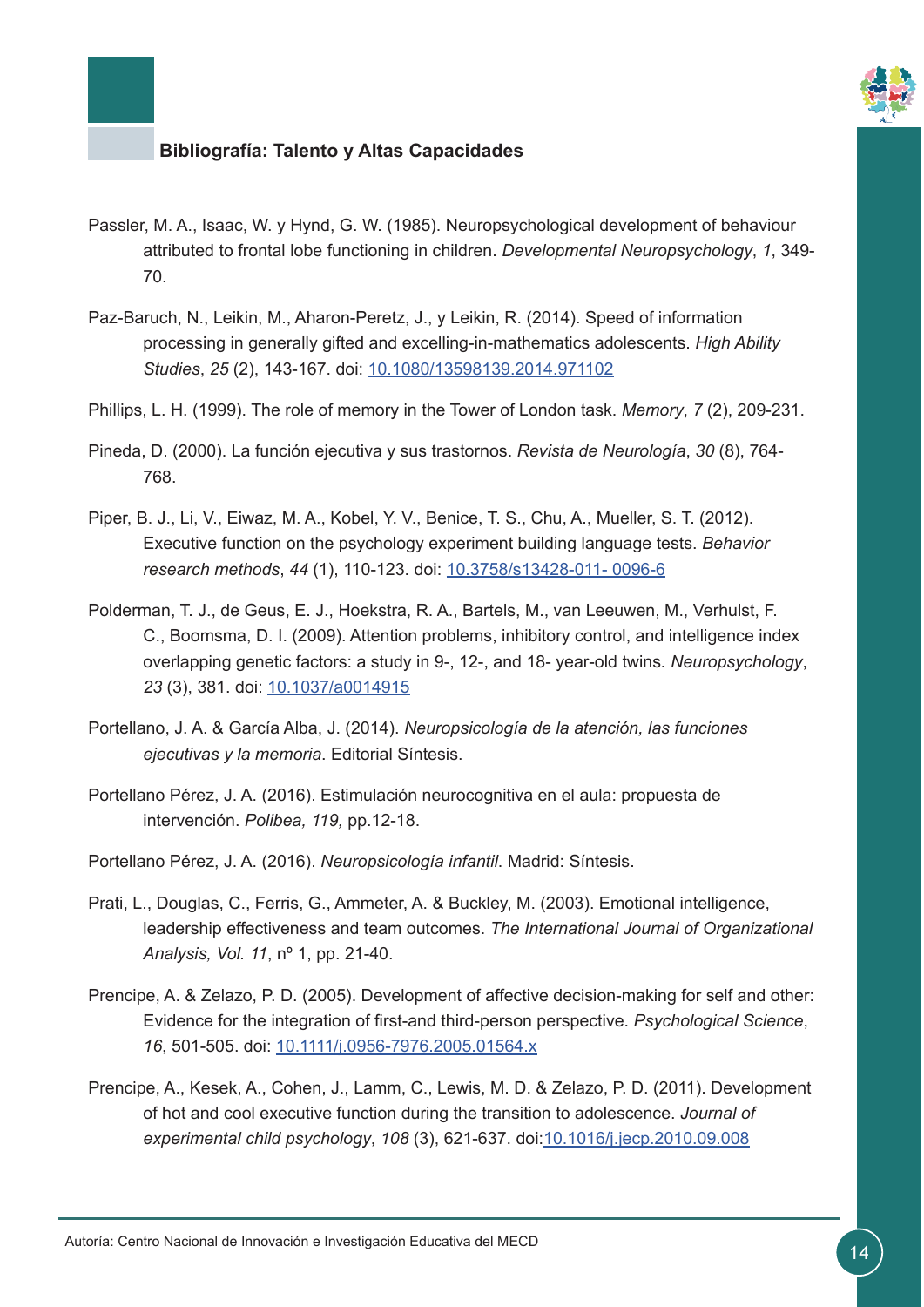

- Ramachandran, V. S. (2004). *A Brief Tour of Human Consciousness: From Impostor Poodles to Purple Numbers*. New York: Pi Press.
- Renzulli, J. S. (1977). *The enrichment triad model: A guide for developing defensible programs for the gifted and talented*. Mansfield Center, CT: Creative Learning Press.
- Renzulli, J. S. (1981). *Action information message.* Mansfield Center, CT: Creative Learning Press.
- Renzulli, J. S. (1994). *Schools for talent development: A practical plan for total school improvement*. Mansfield Center, CT: Creative Learning Press.
- Renzulli, J. S. (2012). Reexamining the Role of Gifted Education and Talent Development for the 21st Century A Four-Part Theoretical Approach. Gifted *Child Quarterly*, *56* (3), 150-159. doi[:10.1177/0016986212444901](http://journals.sagepub.com/doi/10.1177/0016986212444901)
- Reznick J. S., Morrow, J. D., Goldman, B. D. & Snyder, J. (2004). The onset of working memory in infants. *Infancy*, *6* (1), 145-54.
- Rolls, E. T. (1986). A theory of emotion, and its application to understanding the neural basis of emotion. En Y. Oomura (Ed.), *Emotions. Neural and Chemical Control* (pp. 325-344). Japan Scientific Societies Press: Tokyo and Karger: Basel.
- Roselli, M., Jurado, M. & Matute, E. (2008). Las funciones ejecutivas a través de la vida*. Revista de Neuropsicología, Neuropsiquiatría y Neurociencias 8* (1), 23-46.
- Rosselli, M., Ardila, A., Lopera, F. & Pineda, D. (1997). *Neuropsicología Infantil*. Medellín: Prensa Creativa.
- Rosselli-Cock, M., Matute-Villaseñor, E., Ardila-Ardila, A., Botero-Gómez, V. E., Tangarife-Salazar, G. A., Echeverría-Pulido, S. E., Ocampo-Agudelo, P. (2004). Evaluación Neuropsicológica Infantil (ENI): una batería para la evaluación de niños entre 5 y 16 años de edad. Estudio normativo colombiano. *Revista de Neurología*, *38* (8), 720-731.
- Rothbart, M. K., Posner, M. I. & Kieras, J. (2006). Temperament, attention, and the development of self-regulation. En K. McCartney y D. Phillips (Eds), *The Blackwell handbooks of developmental psychology* (pp. 338-357). Malden, MA: Blackwell Publishing.
- Runco, M. A. y Jaeger, G. J. (2012). The standard definition of creativity. *Creativity Research Journal, 24* (1), pp. 92-96.
- Sastre-Riba, S. (2008). Niños con altas capacidades y su funcionamiento cognitivo diferencial (Síntesis). *Rev Neurol*, *46* (Supl. 1), S11-S16.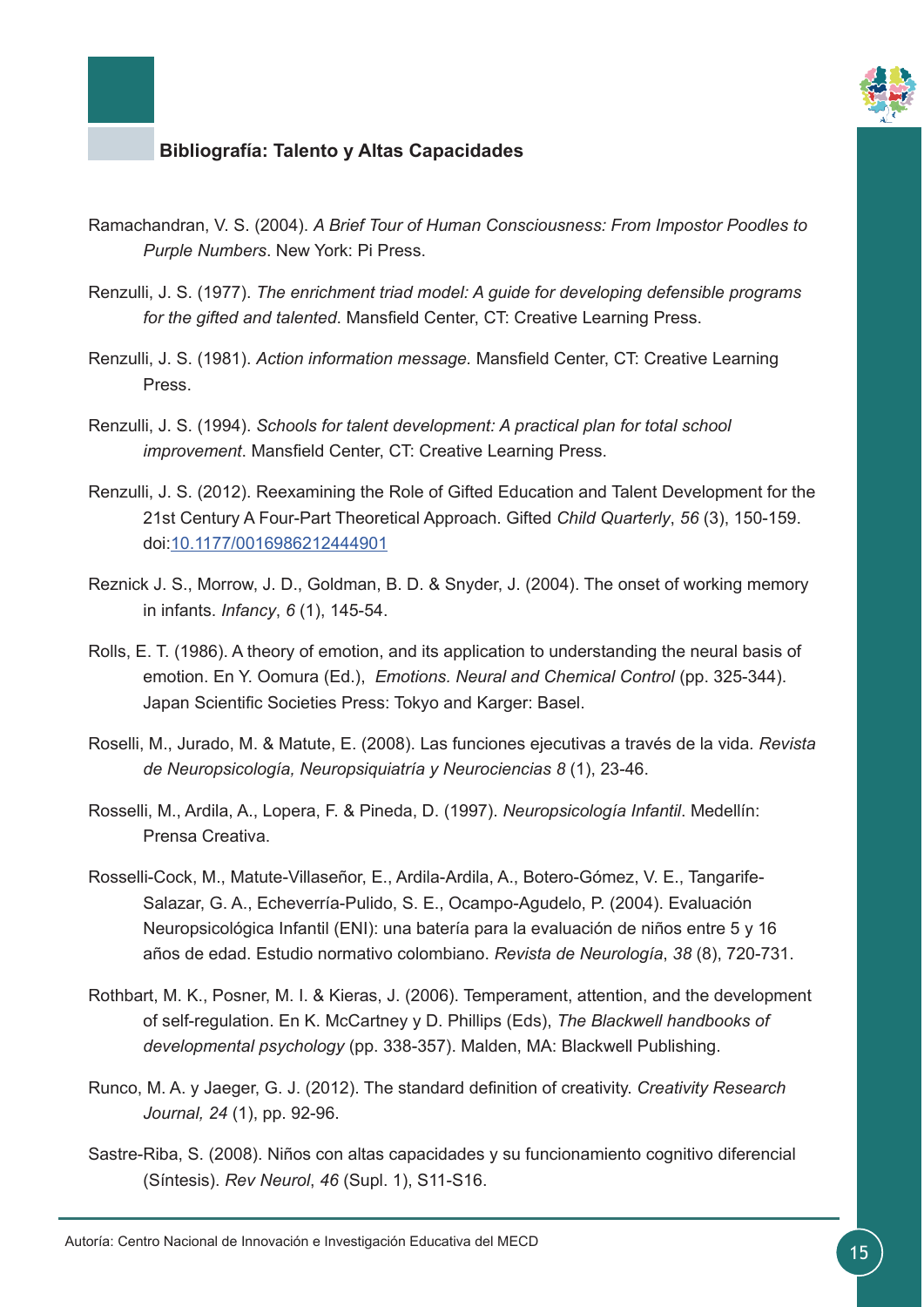

- Sastre-Riba, S. (2014). Intervención psicoeducativa en la alta capacidad: funcionamiento intelectual y enriquecimiento extracurricular. *Rev. Neurol.*, *58* (Supl. 1), S89-98.
- Schunk, D., Pintrich, P. & Meece, J. (2008). *Motivation in education.* (3ra ed.) New York: Pearson.
- Shallice, T. (1982). *Specific impairments in planning*. Philosophical Transcripts of the Royal Society of London, 298, 199-209.
- Shaw, P., Greenstein, D., Lerch, J., Clasen L., Lenroot, R., Gogtay, N., Evans A., Rapoport, J., & Giedd, J. (2006). Intellectual ability and cortical development in children and adolescents. *Nature, 440* (30), pp. 676-679.
- Sholberg, M. M. & Mateer, C.A. (1989) Remediation of executive functions impairments. En M. M. Sholberg, C. A. Mateer (Eds.), *Introduction to cognitive rehabilitation* (pp. 232-263). New York: Guiford Press.
- Sholberg, M. M., Mateer, C. A. (2001) *Cognitive Rehabilitation: An Integrative Neuropsychological Approach*. New York, NY: Guildford Press.
- Snell, R. S. (2010). *Neuroanatomía Clínica. Baltimore:* Lippincott W & W.
- Snyder, K. E., Nietfeld, J. L., & Linnenbrink-Garcia, L. (2011). Giftedness and metacognition: A short-term longitudinal investigation of metacognitive monitoring. *Gifted Child Quarterly*, *55*, 181-193.
- Soprano, A. M. (2003). Evaluación de las funciones ejecutivas en el niño. *Revista de Neurología, 37* (1), 44-50.
- Steiner, H. H. & Carr, M. Cognitive development in gifted children: toward a more precise understanding of emerging differences in intelligence. *Educational Psychology Review*  2003; *15*: 215-45.
- Sternberg, R. J. (1985). *Beyond IQ: A Triarchic Theory of Intelligence*. Cambridge: Cambridge University Press.
- Sternberg, R. J. (1986). *Las capacidades humanas: un enfoque desde el procesamiento de la información*. Barcelona: Labor.
- Sternberg, R. J. (1993). Procedures for identifying intellectual potential in the gifted: A perspective on alternative "Metaphors of Mind." En K. A. Heller, F. J. Mönks & A. H. Passow (Eds.), *International handbook of research and development of giftedness and talent* (pp. 185-207). Oxford, UK: Pergamon Press.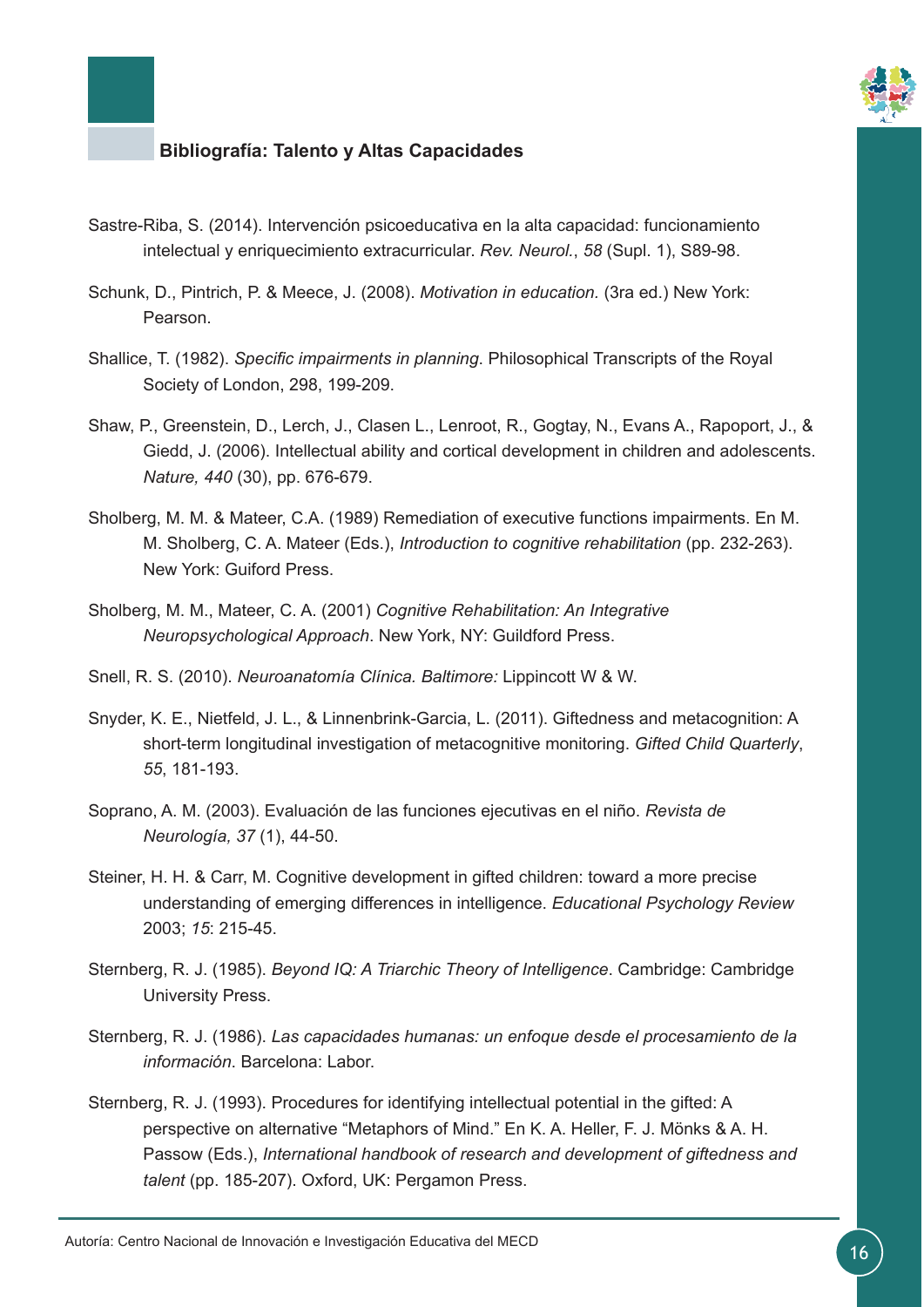

- Stroop, J. R. (1935). Studies of interference in serial verbal reactions. *Journal of experimental psychology*, *18* (6), 643-662.
- Stuss, D. T. (1992). Biological and psychological development of exective functions. *Brain and Cognition*, *20* (1), 8-23.
- Subotnik, R. F., Olszewski-Kubilius, P. & Worrell, F. C. (2011). Rethinking giftedness and gifted education: A proposed direction forward based on psychological science. *Psychological Science in the Public Interest*, *12*, 3–54.
- Tanabe, M. K., Whitaker, A. M., O'Callaghan, E. T., Murray, J., & Houskamp, B. M. (2014). Intellectual ability as a predictor of performance on the Wisconsin Card- Sorting Test. *Applied Neuropsychology: Child*, *3* (4), 275-283. doi: [10.1080/21622965.2012.757700](https://www.ncbi.nlm.nih.gov/pubmed/24083565)
- Tannenbaum, A. J. (1983). *Gifted children: Psychological and educationalperspectives*. New York, NY: MacMillan.
- Tannenbaum, A. J. (1997). The meaning and making of giftedness. En N. Colangelo & G. A. Davis (Eds.), *Handbook of gifted education* (2nd ed.) (pp.27-40). Boston, MA: Allyn y Bacon.
- Tannenbaum, A. J. (2003). Nature and nurture of giftedness. En N. Colangelo & G.A. Davis (Eds.), *Handbook of gifted education* (3rd ed.) (pp. 45–59). New York, NY: Allyn y Bacon.
- Taylor, C.W. (Ed.) (1990). *Expanding awareness of creative potentials worldwide*. Salt Lake City, UT: Brain-Powers Press.
- Terman, L. M. (1916). The uses of intelligence tests. *The measurement of intelligence*, 3-21.
- Terman, L. M. (1954). The discovery and encouragement of exceptional talent. *American psychologist*, *9* (6), 221-230.
- Tirapu, J., Pérez, G., Erekatxo, M. & Pelegrín, C. (2007). ¿Qué es la teoría de la mente? *Revista de Neurología*, *44*, 479-89.
- Tirapu-Ustárroz, J. y Muñoz-Céspedes, J. M. (2005). Memoria y funciones ejecutivas. *Rev. Neurol*. *41* (8), 475-484.
- Tirapu-Ustárroz, J., García-Molina, A., Luna-Lario, P., Roig-Rovira, T. & Pelegrín- Valero, C. (2008). Modelos de funciones y control ejecutivo (I). *Rev Neurol*, *46* (684), 92.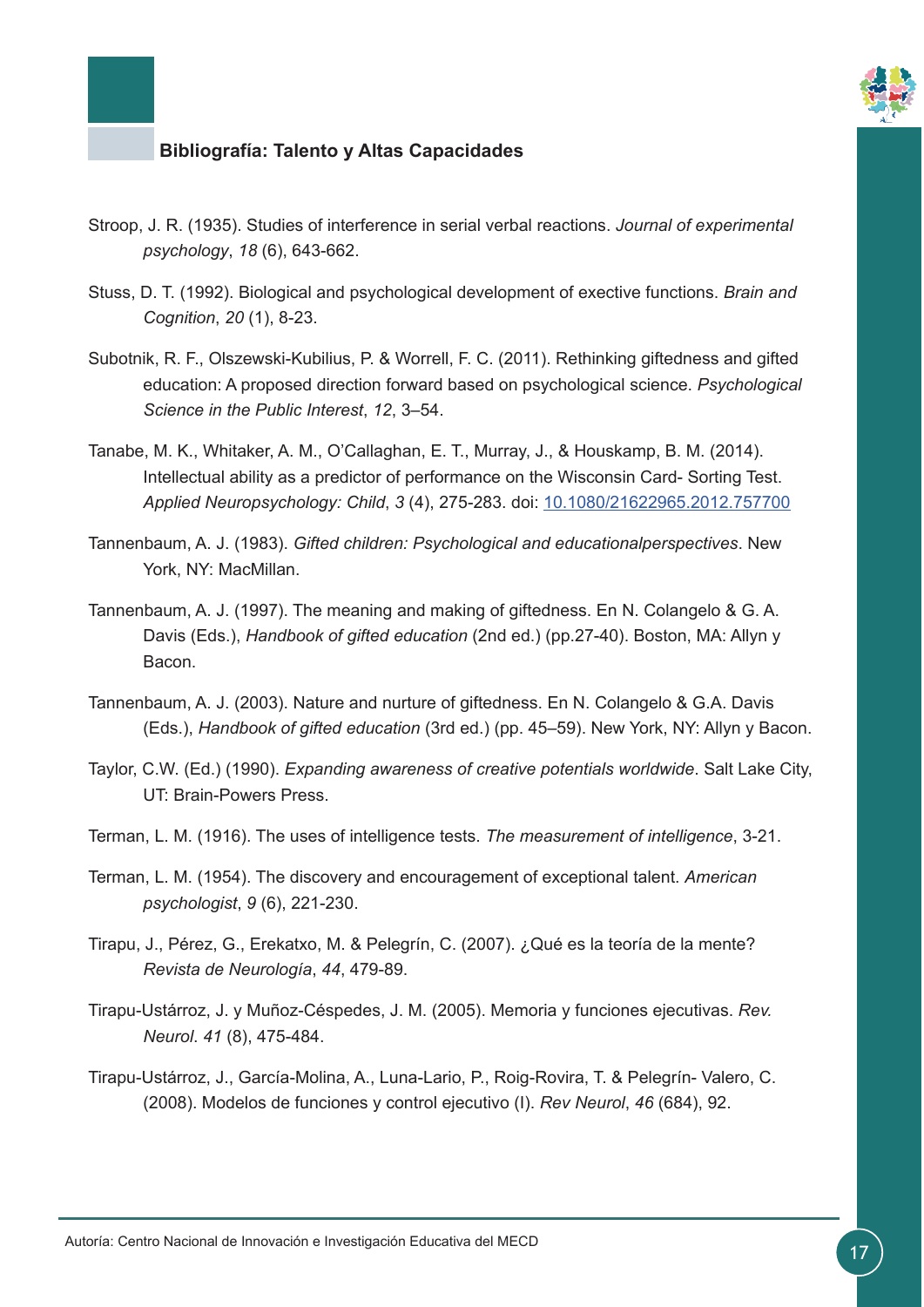

- Tirapu-Ustárroz, J., Luna-Lario, P. (2008). Neuropsicología de las funciones ejecutivas. En: J. Tirapu-Ustárroz, M. Rios Lagos, & F. Maestú Unturbe, (Eds.), *Manual de Neuropsicología* (pp.221-256). Barcelona: Viguera Editores.
- Tirapu-Ustárroz, J., Garcia-Molina, A., Luna-Lario P., Verdejo-Garcia, A., & Ríos-Lago, M. (2012). Corteza prefrontal, funciones ejecutivas y regulación de la conducta. En J. Tirapu-Ustarroz, A. García-Molina, M. Ríos-Lago & A. Ardila-Ardila. (Eds), *Neuropsicología de la corteza prefrontal y las funciones ejecutivas* (pp.89-120). Barcelona: Viguera Editores.
- Torrance. E. .P. (1979). *Test de pensée créative*. Paris: Editions du Centre de Psychologie Appliquée.
- Treffinger, D. J. (Ed) (2009). Special Issue: Demythologizing gifted education. *Gifted Child Quarterly, 53*, 229-288.
- Tsujimoto, S. (2008). The prefrontal cortex: Functional neural development during early childhood. *The Neuroscientist*, *14*, 345-358.
- Turner, R. & Lloyd-Walker, B. (2008). Emotional intelligence (EI) capabilities training: can it develop EI in project teams? *International Journal of Managing Projects in Business,* Vol. *1*, nº. 4, 2008, p. 512-534.
- Vaivre-Douret, L. (2011). Developmental and Cognitive Characteristics of "High-Level Potentialities" (Highly Gifted) Children. *International Journal of pediatrics.* Publicado en línea: 2011 Oct 1. doi: [10.1155/2011/420297](https://www.hindawi.com/journals/ijpedi/2011/420297/)
- Van Tassel-Baska, J., MacFarlane, B. & Feng, A. (2008). A cross-cultural study of exemplary teaching: What do Singapore and the United States secondary gifted class teachers say? *Gifted and Talented International, 21*, 38-47.
- Verdejo, A., Aguilar de Arcos, F. & Pérez-García, M. (2004). Alteraciones de los procesos de toma de decisiones vinculados al córtex prefrontal ventro- medial en pacientes drogodependientes. *Rev Neurol 38* (7), 601-6.
- Verdejo-García, A. y Bechara, A. (2010). Neuropsicología de las funciones ejecutivas. *Psicothema, 22* (2), 227-235.

Weisinger, H. (1998). *Emotional Intelligence at Work.* San Francisco: Jossey-Bass, 1998.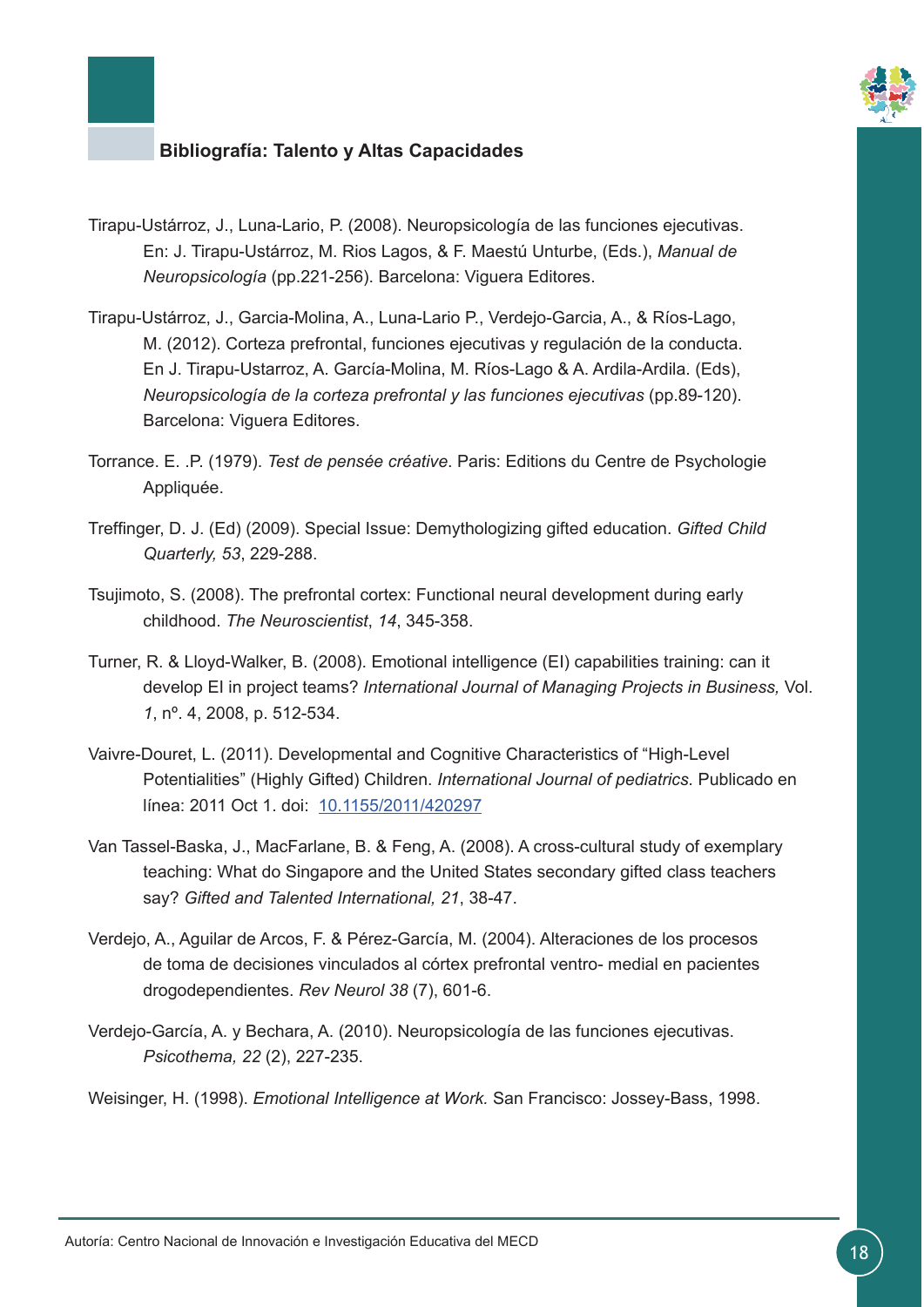

- Welsh, M. C., Pennington, B. F. & Groisser, D.B. (1991). A normative-developmental study of executive function: a window on prefrontal function in children. *Developmental Neuropsycholy*, *7*,131-49.
- Willner, P., Bailey, R., Parry, R. & Dymond, S. (2010). Evaluation of executive functioning in people with intellectual disabilities. *Journal of Intellectual Disability Research*, *54* (4), 366-379. doi: [10.1111/j.1365-2788.2010.01249.x](http://onlinelibrary.wiley.com/doi/10.1111/j.1365-2788.2010.01249.x/full)
- Yeh, Y. C., Tsai, J. L**.**, Hsu, W. C., & Lin, C. F. (2014). A model of how working memory capacity influences insight problem solving in situations with multiple visual representations: An eye tracking analysis. *Thinking Skills and Creativity*, *13*, 153-167*.* doi: [10.1016/j.](http://10.1016/j.tsc.2014.04.003) [tsc.2014.04.003](http://10.1016/j.tsc.2014.04.003)
- Yuste, C. (1989). BAG y G: *Batería de aptitudes diferenciales y generales*. Madrid: TEA Ediciones.
- Zeki, S. (2001). Localization and globalization in conscious vision. *Annual Review of Neursciencie, 24,* pp. 57-86.
- Zelazo, P. D. (2013). Reflections on the Development of Executive Function: Commentary on Knapp and Morto, Munakata et al., Rueda and Paz-Alonso, Benson and Sabbagh, Hook et al., and Blair, *Encyclopedia on Early Childhood Development* [online]. Recuperado de [http://www.child-encyclopedia.com/executive-functions/according-experts/reflections](http://www.child-encyclopedia.com/executive-functions/according-experts/reflections-development-exec)[development-executive-function-commentary-knapp](http://www.child-encyclopedia.com/executive-functions/according-experts/reflections-development-exec)
- Zelazo, P. D. & Müller, U. (2002). Executive function in typical and atypical development. En U. Goswami (Ed.), *Handbook of childhood cognitive development* (pp. 445-469). Oxford: **Blackwell**
- Zelazo, P. D., Craik, F. I. M. & Booth, L. (2004). Executive function across the life span. *Acta Psychologica*, *115*, 165-183.doi.[:10.1016/j.actpsy.2003.12.005](http://www.sciencedirect.com/science/article/pii/S0001691803001148?via%3Dihub)
- Zelazo, P. D., Qu, L. & Kesek, A.C., (2010). Hot executive function: Emotion and the development of cognitive control. En S. D. Calkins, y M. A. Bell (Eds), *Child development at the intersection of emotion and cognition. Human brain development,* (pp. 97-111). Washington, DC, US: American Psychological Association.
- Zelazo, P. D., Reznick, J. & Spinazzola, J. (1998). Representational flexibility and response control in a multistep multilocation search task. *Developmental Psychology, 34* (2), 203- 214.